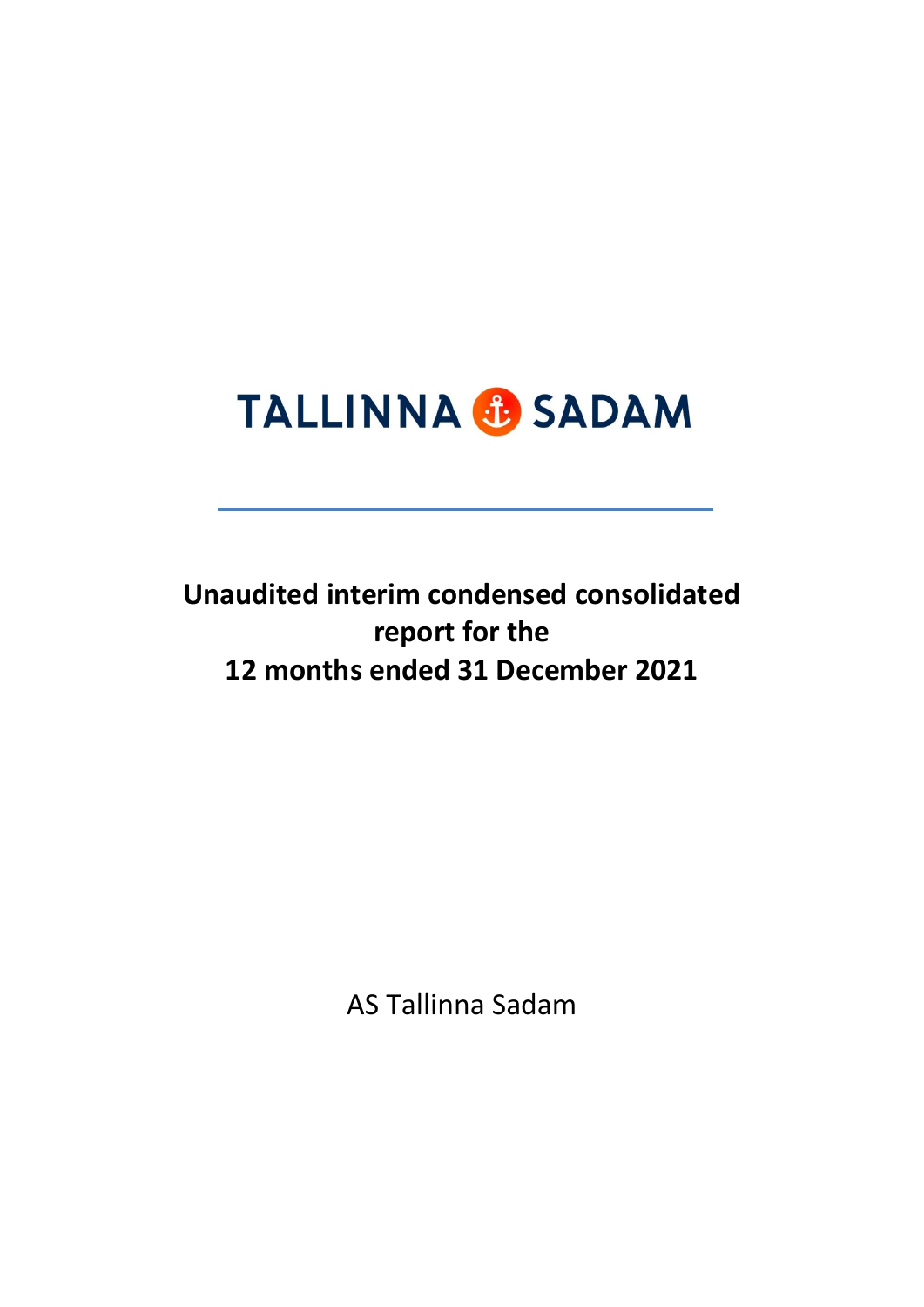# **AS TALLINNA SADAM**

## **UNAUDITED INTERIM CONDENSED CONSOLIDATED REPORT FOR THE 12 MONTHS ENDED 31 DECEMBER 2021**

| <b>Commercial Registry no.</b>        | 10137319                    |
|---------------------------------------|-----------------------------|
| <b>VAT</b><br>registration no.        | EE100068489                 |
| <b>Postal address</b>                 | Sadama 25<br>15051 Tallinn  |
|                                       | Estonia                     |
| <b>Registered office</b>              | Sadama 25<br>15051 Tallinn  |
|                                       | Estonia                     |
| <b>Country of incorporation</b>       | <b>Republic of Estonia</b>  |
| Phone                                 | +372 631 8555               |
| E-mail                                | ts@ts.ee                    |
| <b>Corporate website</b>              | www.ts.ee                   |
| <b>Beginning of financial year</b>    | 1 January                   |
| <b>End of financial year</b>          | 31 December                 |
| Beginning of interim reporting period | 1 January                   |
| End of interim reporting period       | 31 December                 |
| Legal form                            | <b>Limited company (AS)</b> |
| <b>Auditor</b>                        | <b>KPMG Baltics OÜ</b>      |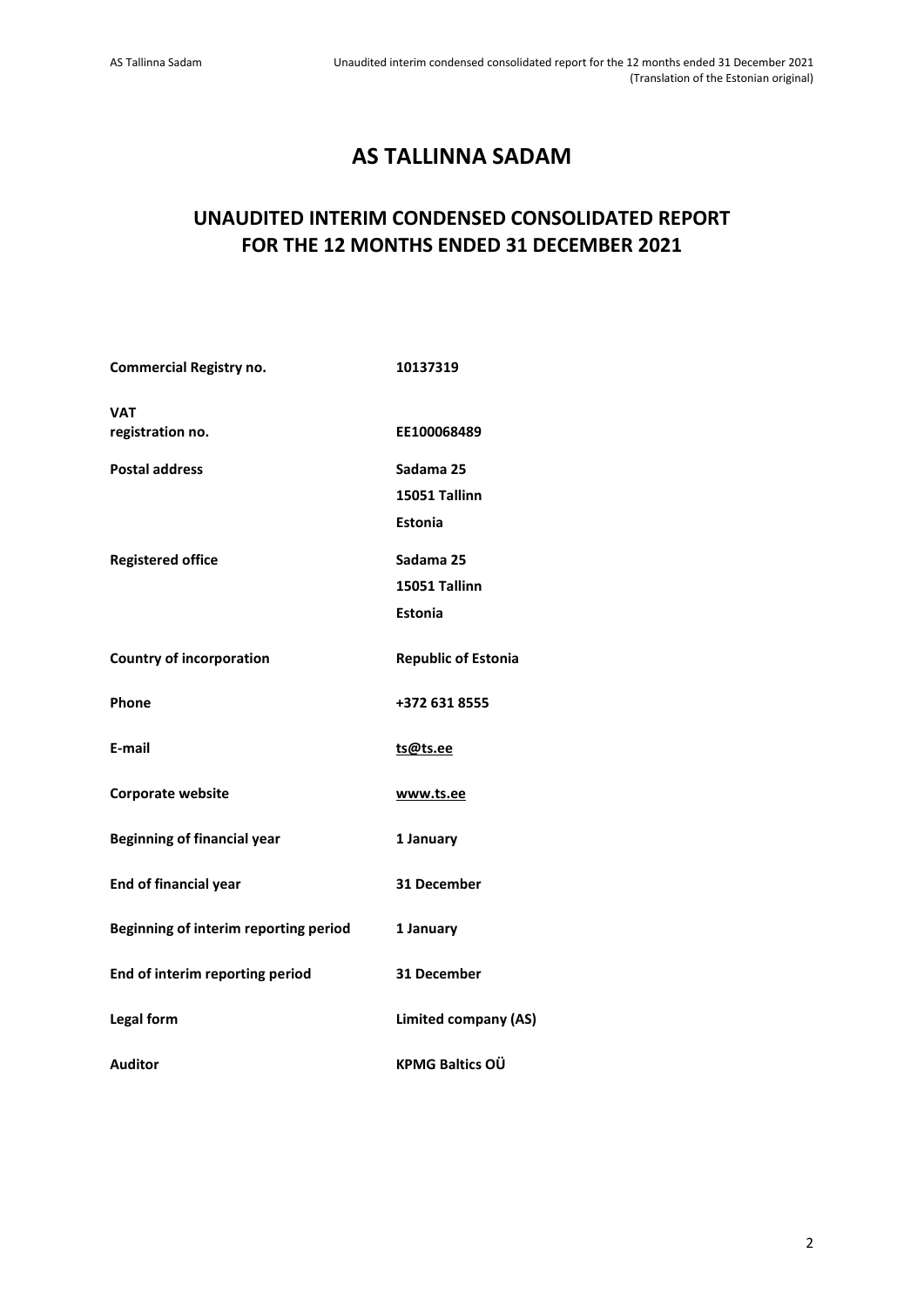## Contents

| INTERIM CONDENSED CONSOLIDATED STATEMENT OF PROFIT OR LOSS AND OTHER COMPREHENSIVE |  |
|------------------------------------------------------------------------------------|--|
|                                                                                    |  |
|                                                                                    |  |
|                                                                                    |  |
|                                                                                    |  |
| 1 <sub>1</sub>                                                                     |  |
| 2.                                                                                 |  |
| 3.                                                                                 |  |
| 4.                                                                                 |  |
| 5.                                                                                 |  |
| 6.                                                                                 |  |
| 7.                                                                                 |  |
| 8.                                                                                 |  |
| 9.                                                                                 |  |
| 10.                                                                                |  |
| 11.                                                                                |  |
| 12.                                                                                |  |
| 13.                                                                                |  |
| 14.                                                                                |  |
| 15.                                                                                |  |
| 16.                                                                                |  |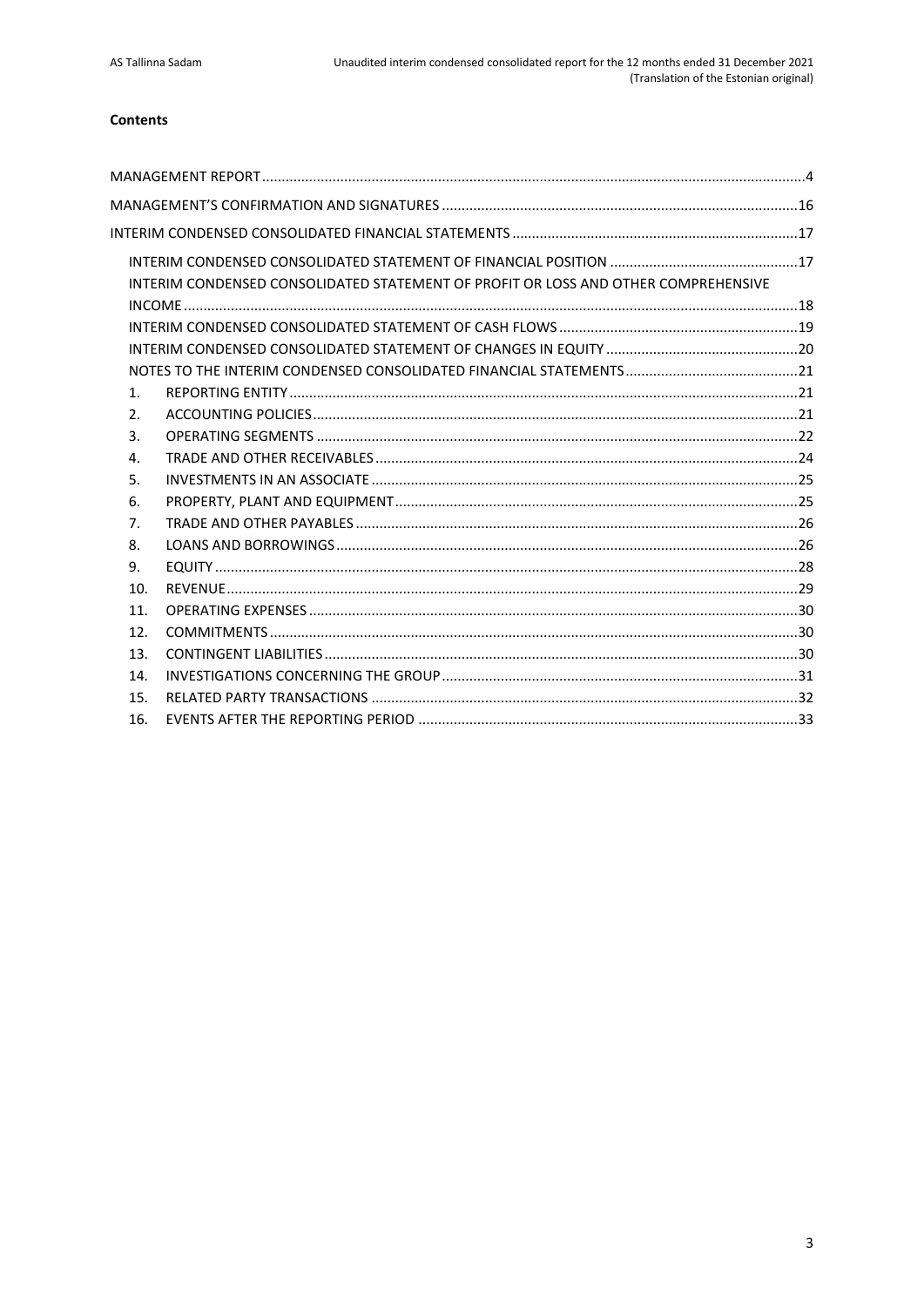#### <span id="page-3-0"></span>**MANAGEMENT REPORT**

Due to the impact of the ongoing global COVID-19 crisis, the number of passengers<sup>1</sup> passing through the Group's harbours in 2021 remained low, decreasing by 18% to EUR 3.5 million. Cargo volume, on the other hand, grew by 5%, reaching the past six years' highest level of 22.4 million tonnes. Revenue increased in the Ferry segment and the segment Other. Supported by all segments, the Group's revenue grew by EUR 2.7 million (+2.5%) to EUR 110.1 million. However, expenses related to operating activities grew by EUR 7.2 million (+9.7%), outstripping revenue growth, and net profit decreased by EUR 2.9 million (–10%) to EUR 25.6 million.

In the fourth quarter of 2021, the number of passengers grew significantly year on year (+93%), primarily due to the easing of travel restrictions, while cargo volume dropped by 19%. Growth in passenger traffic and ferry calls increased revenue in the Passenger harbours segment, which made the biggest contribution to the improvement in the Group's financial performance. However, profitability indicators improved less than revenue because surging energy prices and some major maintenance and repair works, performed at longer intervals but scheduled for 2021, pushed up expenses. The Group's revenue grew by EUR 3.2 million to EUR 28.5 million (+13%) while profit increased by EUR 0.8 million to EUR 6.5 million (+14%).

|                                                           |                 |           | 12 months 12 months Difference Change % |           |          | Q4 2021  |          | Q4 2020 Difference Change % |          |
|-----------------------------------------------------------|-----------------|-----------|-----------------------------------------|-----------|----------|----------|----------|-----------------------------|----------|
| Indicator                                                 | Unit            | 2021      | 2020                                    |           |          |          |          |                             |          |
| Revenue                                                   | <b>EUR '000</b> | 110,051   | 107,358                                 | 2,693     | 2.5%     | 28,540   | 25,303   | 3,237                       | 12.8%    |
| Operating profit                                          | <b>EUR '000</b> | 29,758    | 35,562                                  | $-5,804$  | $-16.3%$ | 6,649    | 6,257    | 392                         | 6.3%     |
| Adjusted EBITDA <sup>2</sup>                              | <b>EUR '000</b> | 54,046    | 58,423                                  | $-4,377$  | $-7.5%$  | 12,813   | 12,121   | 692                         | 5.7%     |
| Depreciation, amortisation                                |                 |           |                                         |           |          |          |          |                             |          |
| and impairment                                            | <b>EUR '000</b> | $-24,761$ | $-24,094$                               | $-667$    | 2.8%     | $-6,259$ | $-6,199$ | $-60$                       | 1.0%     |
| Income tax                                                | <b>EUR '000</b> | $-3,275$  | $-4,913$                                | 1,638     | $-33.3%$ | 0        | 0        | 0                           |          |
| Profit for the period                                     | <b>EUR '000</b> | 25,612    | 28,518                                  | $-2,906$  | $-10.2%$ | 6,534    | 5,723    | 811                         | 14.2%    |
| Investment                                                | <b>EUR '000</b> | 14,718    | 37,138                                  | $-22,420$ | $-60.4%$ | 4,502    | 8,212    | $-3,710$                    | $-45.2%$ |
| Number of employees                                       |                 |           |                                         |           |          |          |          |                             |          |
| (average)                                                 |                 | 469       | 465                                     | 4         | 0.9%     | 461      | 479      | $-18$                       | $-3.8%$  |
| Cargo volume                                              | t '000          | 22,397    | 21,327                                  | 1,070     | 5.0%     | 4,688    | 5,790    | $-1,102$                    | $-19.0%$ |
| Number of passengers                                      | '000            | 3,542     | 4,333                                   | $-791$    | $-18.3%$ | 1,215    | 630      | 585                         | 92.9%    |
| Number of vessel calls                                    |                 | 7,333     | 7,088                                   | 245       | 3.5%     | 1,809    | 1.768    | 41                          | 2.3%     |
| Total assets at period-end                                | <b>EUR '000</b> | 629,538   | 628,093                                 | 1,445     | 0.2%     | 629,538  | 628,093  | 1,445                       | 0.2%     |
| Net debt <sup>3</sup> at period-end                       | <b>EUR '000</b> | 168,474   | 184,901                                 | $-16,427$ | $-8.9%$  | 168,474  | 184,901  | $-16,427$                   | $-8.9%$  |
| Equity at period-end                                      | <b>EUR '000</b> | 380,895   | 375,432                                 | 5,463     | 1.5%     | 380,895  | 375,432  | 5,463                       | 1.5%     |
| Number of shares at period-                               |                 |           |                                         |           |          |          |          |                             |          |
| end                                                       | '000            | 263,000   | 263,000                                 | 0         | 0.0%     | 263,000  | 263,000  | 0                           | 0.0%     |
| Operating profit/revenue                                  |                 | 27.0%     | 33.1%                                   |           |          | 23.3%    | 24.7%    |                             |          |
| Adjusted EBITDA/revenue                                   |                 | 49.1%     | 54.4%                                   |           |          | 44.9%    | 47.9%    |                             |          |
| Profit for the period/revenue                             |                 | 23.3%     | 26.6%                                   |           |          | 22.9%    | 22.6%    |                             |          |
| EPS: Profit for the period/<br>weighted average number of |                 |           |                                         |           |          |          |          |                             |          |
| shares                                                    | <b>EUR</b>      | 0.10      | 0.11                                    | $-0.01$   | $-10.2%$ | 0.02     | 0.02     | 0.00                        | 14.2%    |
| Equity/number of shares                                   | <b>EUR</b>      | 1.45      | 1.43                                    | 0.02      | 1.5%     | 1.45     | 1.43     | 0.02                        | 1.5%     |

<sup>1</sup> The number of passengers does not include passengers of the Ferry segment that travelled between Estonia's mainland and two biggest islands.

<sup>2</sup> Adjusted EBITDA = profit before depreciation, amortisation and impairment losses, finance income and costs (net) and income tax

expense, adjusted for amortisation of government grants

 $3$  Net debt = loans and borrowings less cash and cash equivalents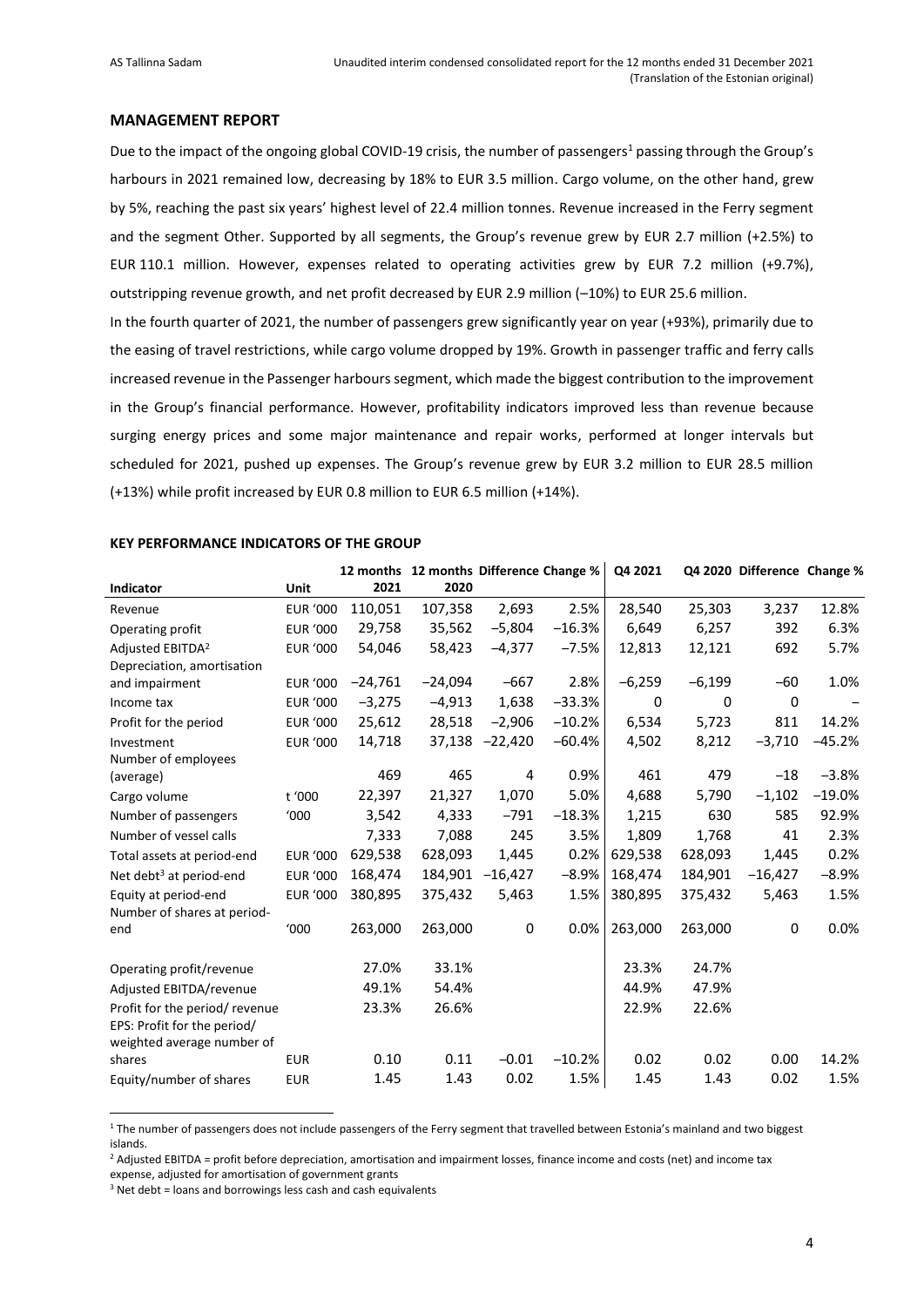#### **OPERATING VOLUMES**

In 2021, cargo throughput at the Group's harbours grew by 1.1 million tonnes (+5%) to 22.4 million tonnes, which is the past six years' highest level. In terms of cargo types, growth was driven by ro-ro cargo (+0.9 million tonnes, +17%) and dry bulk cargo (+0.3 million tonnes, +6.3%) and supported by container cargo and general cargo whose positive impact was partly offset by a decrease in liquid bulk cargo (–0.3 million tonnes, –3%).

In the fourth quarter, the Group's harbours handled 4.7 million tonnes of cargo, 1.1 million tonnes (–19%) less than a year earlier. The decline was due to liquid bulk cargo (–1.0 million tonnes, –42%), which also decreased in annual terms. The volume of dry bulk cargo decreased as well (–0.3 million tonnes, –26%) but the volume of roro cargo grew (+0.2 million tonnes, +14%). The volumes of other cargo types did not change significantly.

Passenger traffic showed signs of revival but compared with 2020 still declined by –18% to 3.54 million passengers, mainly due to the first quarter (restrictions were introduced at the end of Q1 2020) and the third quarter. The Tallinn–Stockholm route was reopened in the summer, there were again traditional cruises and travel restrictions were eased towards the end of the year, but recovery has been slower than expected.

In the fourth quarter, the number of passengers grew by 0.6 million (+93%) year on year due to an increase in the number of international ferry passengers, particularly on the Tallinn–Helsinki route.

The ferries operated by OÜ TS Laevad (the Ferry segment) made 21,518 trips between the mainland and the two largest islands in 2021, i.e. 1,400 trips (+7.0%) more than a year earlier because passenger traffic on the routes was suspended from the second half of March to early May 2020 in connection with COVID-19 restrictions and, therefore, the number of trips was reduced. The number of trips made in the fourth quarter was 4,866, which is 162 (+3.4%) more than a year earlier.

The icebreaker Botnica (the segment Other) operated by OÜ TS Shipping had 267 charter days (contractual working days) in 2021 (2020: 249) and its utilisation rate was 73% (2020: 68%). In the fourth quarter, the number of charter days was 61 and the utilisation rate 66% (2020: 46%).

#### **REVENUE, EXPENSES AND PROFIT**

**Revenue** for 2021 was EUR 110.1 million, EUR 2.7 million (+2.5%) up from a year earlier. Most revenue streams showed growth. The increase was the largest in electricity sales, which grew by EUR 1.8 million (+40%) to EUR 6.2 million, mainly due to a sharp rise in the electricity price and the launch of onshore power supply service to ferries in the Passenger harbours segment. Revenue generated by the Cargo harbours segment was depressed as the electricity distribution network at Paljassaare Harbour was sold and provision of the distribution service was discontinued from December. Revenue from the operation of domestic ferry service between Estonia's mainland and biggest islands grew by EUR 0.8 million to EUR 29.8 million, mostly due to the indexation of the contract fee to the fuel price and wage indices and a higher number of trips (+7%). Charter fee revenue from the icebreaker Botnica increased by EUR 0.7 million (+7.4%) to EUR 9.8 million because at the request of the customer the charter period in the summer was longer. Lease revenue grew by EUR 0.4 million (+3.8%) to EUR 12.0 million in 2021 because the Group leased out additional premises and made fewer concessions to the lessees most affected by the COVID-19 restrictions in Old City Harbour. In the Ferry segment, lease revenue from retail premises on board ferries grew mainly in connection with growth in the number of passengers.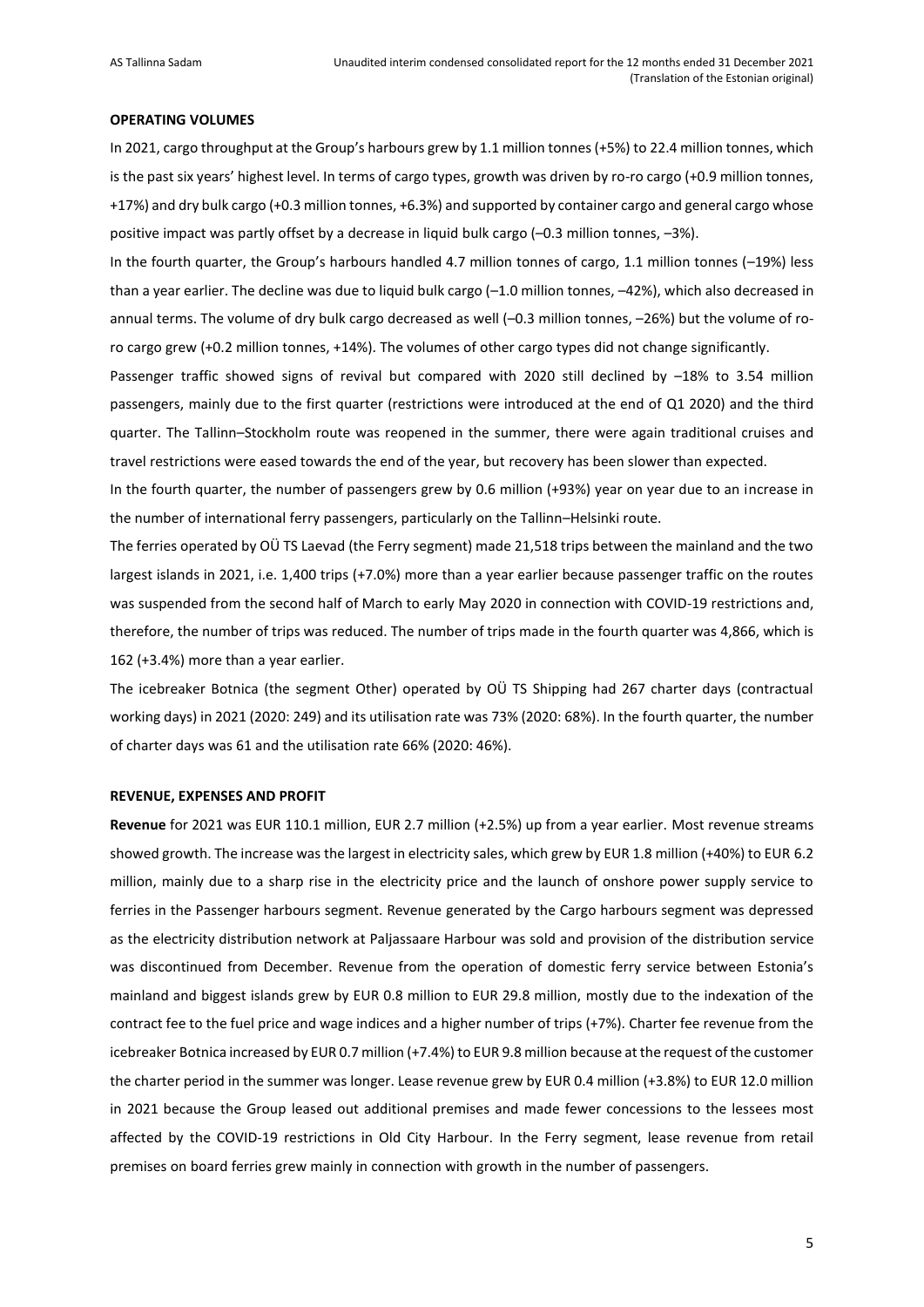Cargo charge revenue grew by EUR 0.4 million (+5.9%) due to growth in cargo volumes. Passenger fee revenue decreased the most, dropping by 1.4 million euros (–19%) to EUR 5.7 million consistent with the decrease in the number of passengers. Revenue from vessel dues decreased by EUR 0.2 million (–0.5%) to EUR 37.4 million. Revenue from tankers and ferries declined but this was partly offset by revenue from cruise ships (none was earned in 2020) and growth in revenue from general cargo and dry bulk carriers due to higher cargo volumes. Revenue from ferries decreased because in 2020 operators arranged special summer voyages to new destinations, which increased the number of ferries visiting the port, whereas in 2021 the activity slowed. Revenue from other services grew by EUR 0.2 million (+11%) due to the recovery of a number services whose sales in 2020 were affected by the pandemic, including the sale of water to cruise ships and the sale of advertising space in passenger terminals.

Revenue for the fourth quarter of 2021 grew by EUR 3.2 million (+13%) to EUR 28.5 million. Revenue growth was mainly attributable to a rise in the number of passengers and ferry calls, which increased passenger fee and vessel due revenues in the Passenger harbours segment (by EUR 0.95 million and EUR 1.06 million, i.e. +94% and +28%, respectively), and growth in the charter fee revenue from the icebreaker Botnica (EUR +0.7 million, +44%) whose charter period was longer than in 2020 at the request of the Canadian customer. In the Cargo harbours segment, vessel due revenue decreased (EUR –0.9 million, –17%).

**Other income** declined by EUR 1.2 million to EUR 1.8 million in 2021. The figure for 2020 included gain on the disposal of assets used in the harbour operations of Paljassaare Harbour and the sale of land in the Industrial Park of Muuga Harbour with a view to expanding the operations of a hinterland logistics terminal, which was larger than the gain on the sale of the assets of Paljassaare Harbour in 2021. Revenue from government grants increased by EUR 0.2 million (+34%) due to foreign aid received in 2021 as investment support. Other income for the fourth quarter of 2021 grew by EUR 0.5 million (+133%) year on year, mainly through gain on the sale of the assets of Paljassaare Harbour.

**Operating expenses** grew by EUR 5.1 million (+17%) due to an increase in various expense items. Fuel and energy costs grew the most (EUR +3.2 million, +37%), primarily due to soaring energy prices, which increased the costs of harbour and ferry operations as well as the cost of electricity purchased for sale, which concurrently increased revenue earned. A rise in the price of ferry fuel increased the trip fee component of contract revenue through the corresponding price index. Non-current asset repair costs grew by EUR 1.9 million (+36%) against the backdrop of an unusually low level in 2020, when cost control measures were applied in the COVID-19 crisis and planned maintenance and repairs in harbour operations were cut back and postponed. In the Ferry segment, large-scale maintenance was carried out on the vessels' main engines (planned works conducted at longer intervals).

Expenses on services purchased for ships grew by EUR 1.1 million (+25%), mainly because expenses on the acceptance of ship-generated waste increased. The rise was attributable to growth in the price of the service as well as the volume of waste, particularly waste generated by cruise ships, as in 2020 the cruise season was cancelled due to the COVID-19 restrictions. A rise in port dues increased relevant expenses in ferry service, which is provided under a public contract, but the state (the customer) raised the fee paid for the service accordingly.

6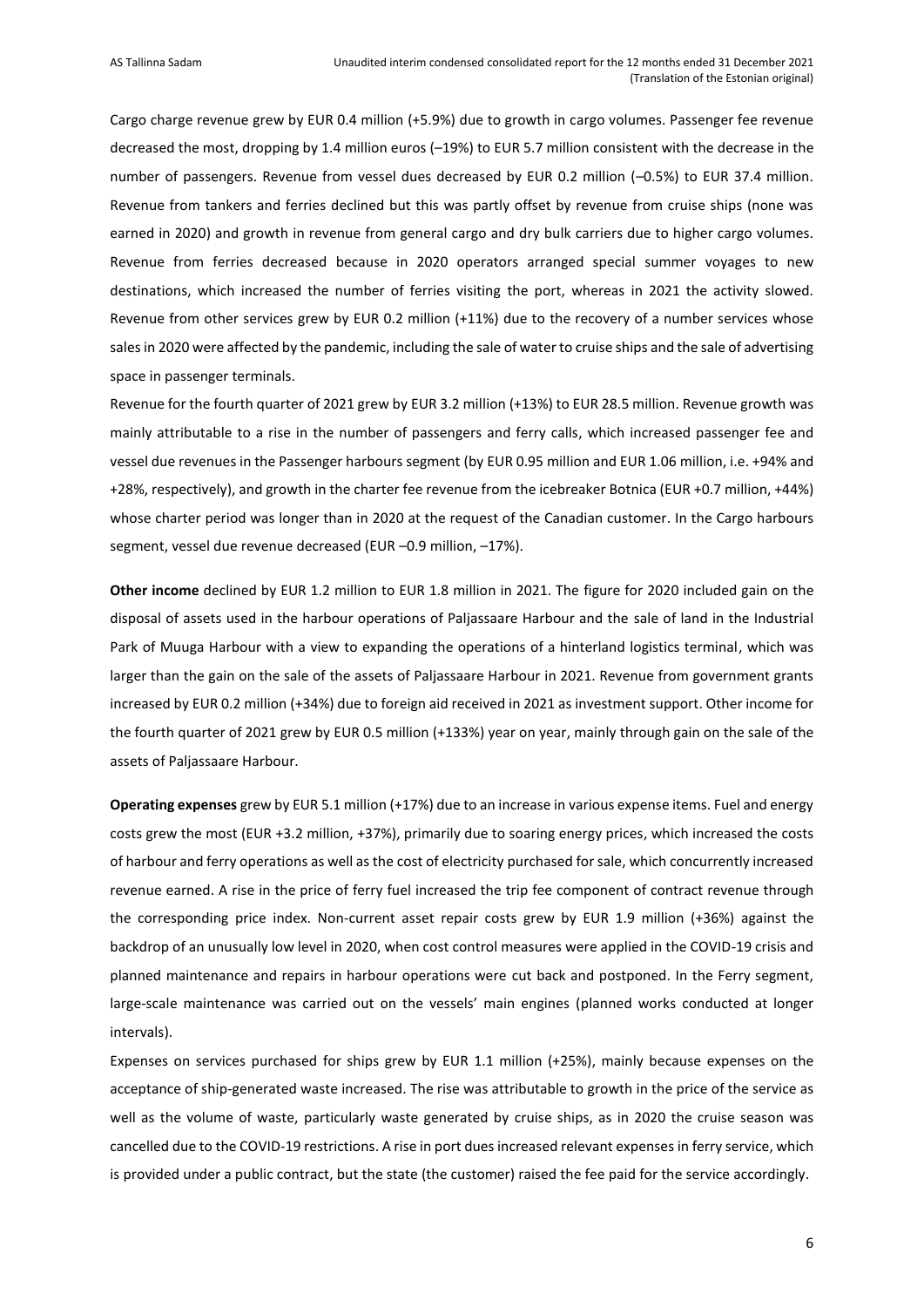Expenses on mooring services also grew, but this was mainly due to the reversal of an expense allowance in 2020 which lowered prior period expenses. In other operating expenses, expenses on the allowance for expected credit losses had a decreasing effect (expense EUR –0.4 million, decrease in expenses EUR 1.3 million) because some receivables for which an allowance had been recognised were collected and for some receivables a settlement schedule was agreed. Expenses on the acquisition of assets of insignificant value also decreased (EUR –0.4 million, –22%) because prior period expenses were higher than usual in connection with the reconstruction and refurbishment of Terminal D at Old City Harbour.

Operating expenses for the fourth quarter increased by EUR 2.9 million (+39%), mainly through growth in fuel and energy costs and non-current asset repair costs by EUR 1.7 million and EUR 1.0 million, respectively.

**Personnel expenses** grew by EUR 1.4 million (+7.3%) in 2021, mostly due to the effect of a temporary reduction in salaries in the prior period and partial raising of salaries in the reporting period. Personnel expenses for the fourth quarter increased by EUR 0.4 million (+7.0%).

**Depreciation, amortisation and impairment expenses** grew by EUR 0.7 million (+2.8%), mainly through growth in depreciation and amortisation in the Passenger harbours segment where non-current assets increased at Old City Harbour partly already in 2020 in connection with the reconstruction of Terminal D, the construction of onshore electricity supply systems for ships and the completion of a multi-storey parking structure. Impairment losses on non-current assets decreased by EUR 0.18 million. Depreciation, amortisation and impairment expenses for the fourth quarter grew by EUR 0.06 million (+1.0%).

**Operating profit** for 2021 was EUR 29.8 million. The figure decreased by EUR 5.8 million (–16%), because growth in expenses exceeded revenue growth and other income decreased. Due to the decrease in operating profit, operating margin, which reflects the Group's operating efficiency, dropped from 33.1% to 27.0%. Operating profit for the fourth quarter grew by EUR 0.4 million (+6.3%) year on year.

Adjusted EBITDA dropped by EUR 4.4 million (-7.5%) to EUR 54.0 million due to a decrease in the Cargo harbours, Passenger harbours and Ferry segments. Adjusted EBITDA margin declined from 54.4% to 49.1%. Adjusted EBITDA for the fourth quarter grew by EUR 0.7 million (+5.7%) year on year.

**Finance costs (net)** decreased by EUR 0.4 million (–23%) in 2021, mainly through the effect of lower interest rates. Net finance costs for the fourth quarter decreased by EUR 0.14 million.

**Profit** before tax was EUR 28.9 million, EUR 4.5 million lower than a year earlier (–14%). Income tax expense decreased by EUR 1.6 million due to a smaller dividend distribution: in 2021 the Group paid a dividend of EUR 20.3 million (2020: EUR 30.2 million). The Group's net profit for 2021 amounted to EUR 25.6 million, which is EUR 2.9 million (–10%) less than a year earlier. Net profit for the fourth quarter was EUR 6.5 million compared with EUR 5.7 million for the same period in 2020.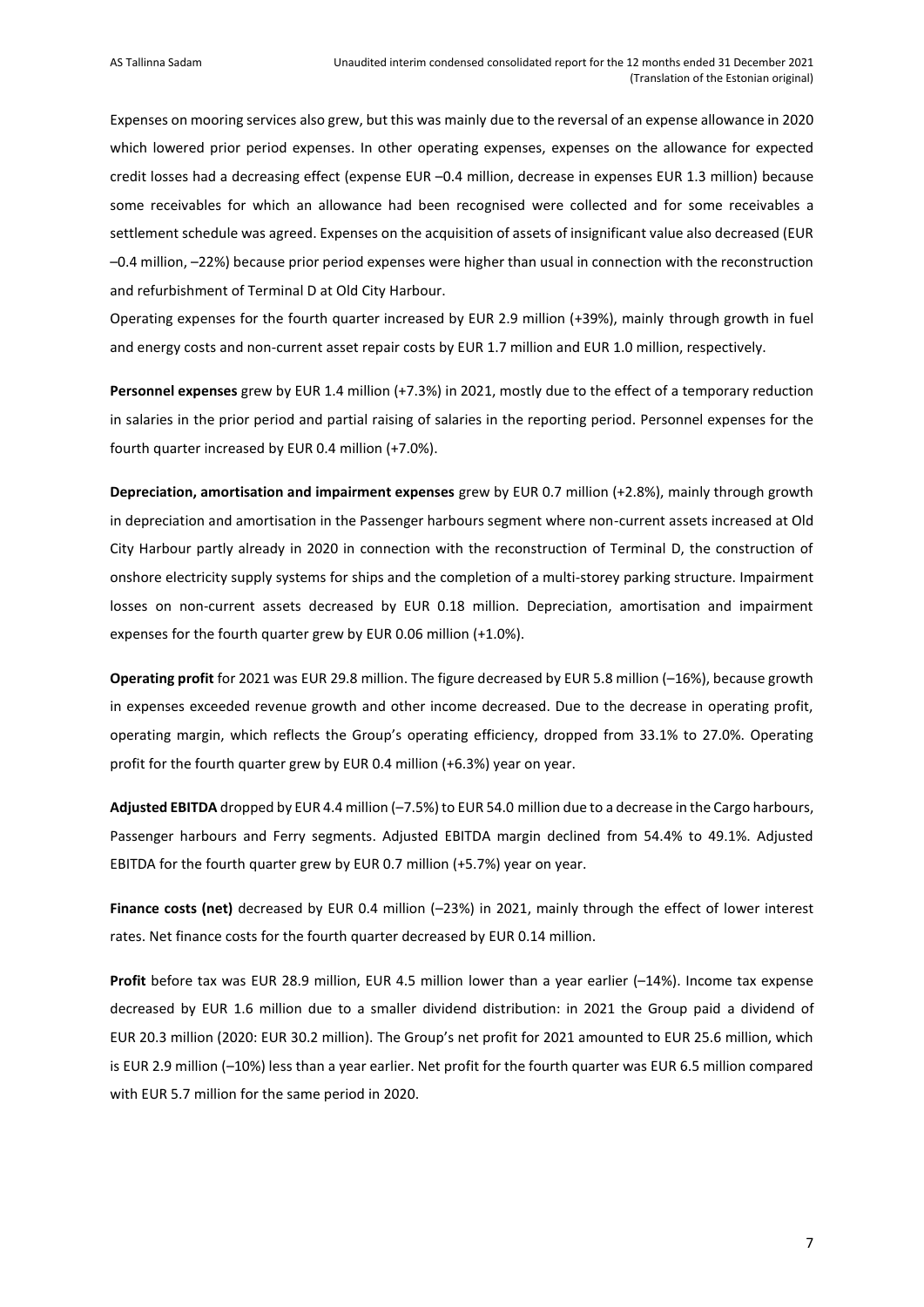#### **INVESTMENTS**

The Group's capital investments in 2021 totalled EUR 14.7 million, which is EUR 22.4 million (60%) less than in the prior year and the past five years' lowest level because most major works carried out in recent years were completed in 2020. The main capital investments in 2021 were again made at Old City Harbour, where the largest completed projects included the construction of a cruise terminal with a promenade and a movable footbridge across the canal of the Admiralty Basin. The Group started to reconstruct the outdoor area surrounding Terminal D. The largest works at Muuga Harbour were related to developing the conditions of ro-ro traffic and improving traffic conditions in the harbour area. In the Ferry segment, the largest works included scheduled dry-dock maintenance of ferries and development of electronic interfaces for customer service. The investment in the sixth ferry, which was planned a year earlier, was not made, as the state decided to order the vessel not through OÜ TS Laevad, but through the Transport Administration. On the icebreaker Botnica, the machinery control system was renewed and other technical systems were upgraded.

Fourth quarter capital investments amounted to EUR 4.5 million, which is EUR 3.7 million less than in the fourth quarter of 2020.

#### **SEGMENT REPORTING**

| 12 months 2021         |           |          |        | 12 months 2020 |         |           |          |        |       |              |
|------------------------|-----------|----------|--------|----------------|---------|-----------|----------|--------|-------|--------------|
|                        | Passenger | Cargo    |        |                |         | Passenger | Cargo    |        |       |              |
| In thousands of euros  | harbours  | harbours | Ferry  | Other          | Total   | harbours  | harbours | Ferry  | Other | <b>Total</b> |
| Revenue                | 28.800    | 40.678   | 30.676 | 9.897          | 110.051 | 28.770    | 39.683   | 29.705 | 9.200 | 107.358      |
| <b>Adjusted EBITDA</b> | 13.665    | 22.294   | 12.523 | 5.564          | 54.046  | 15.140    | 25.377   | 14.101 | 3.805 | 58.423       |
| Operating profit       | 6,725     | 13.575   | 6.555  | 2.903          | 29.758  | 8.665     | 16.685   | 8.209  | 2.003 | 35.562       |
| Adjusted EBITDA margin | 47.4%     | 54.8%    | 40.8%  | 56.2%          | 49.1%   | 52.6%     | 63.9%    | 47.5%  | 41.4% | 54.4%        |

|                        | Change for 12 months |                   |          |       |          |  |  |  |
|------------------------|----------------------|-------------------|----------|-------|----------|--|--|--|
|                        | Passenger            | Cargo             |          |       |          |  |  |  |
| In thousands of euros  |                      | harbours harbours | Ferry    | Other | Total    |  |  |  |
| Revenue                | 30                   | 995               | 971      | 697   | 2,693    |  |  |  |
| <b>Adjusted EBITDA</b> | $-1.475$             | $-3.083$          | $-1.578$ | 1.759 | $-4.377$ |  |  |  |
| Operating profit       | $-1.940$             | $-3.110$          | $-1.654$ | 900   | $-5.804$ |  |  |  |
| Adjusted EBITDA margin | $-5.2%$              | $-9.1%$           | $-6.6%$  | 14.9% | $-5.3%$  |  |  |  |

|                        | Q4 2021   |          |       |       |        |           | Q4 2020  |       |        |              |
|------------------------|-----------|----------|-------|-------|--------|-----------|----------|-------|--------|--------------|
|                        | Passenger | Cargo    |       |       |        | Passenger | Cargo    |       |        |              |
| In thousands of euros  | harbours  | harbours | Ferry | Other | Total  | harbours  | harbours | Ferry | Other  | <b>Total</b> |
| Revenue                | 8.442     | 10.416   | 7.412 | 2.270 | 28.540 | 6,188     | 10.598   | 6.947 | 1.570  | 25.303       |
| <b>Adjusted EBITDA</b> | 4,017     | 5.364    | 2.369 | 1.062 | 12.811 | 2,482     | 6.359    | 3.105 | 175    | 12.121       |
| Operating profit       | 2,158     | 3,276    | 889   | 326   | 6.649  | 835       | 4.063    | 1.613 | $-254$ | 6.257        |
| Adjusted EBITDA margin | 47.6%     | 51.5%    | 32.0% | 46.8% | 44.9%  | 40.1%     | 60.0%    | 44.7% | 11.2%  | 47.9%        |

|                        | Change for Q4 |          |          |       |         |  |  |  |  |
|------------------------|---------------|----------|----------|-------|---------|--|--|--|--|
|                        | Passenger     | Cargo    |          |       |         |  |  |  |  |
| In thousands of euros  | harbours      | harbours | Ferry    | Other | Total   |  |  |  |  |
| Revenue                | 2.254         | $-182$   | 465      | 700   | 3,237   |  |  |  |  |
| <b>Adjusted EBITDA</b> | 1,534         | $-995$   | $-736$   | 886   | 690     |  |  |  |  |
| Operating profit       | 1,323         | $-787$   | $-724$   | 580   | 392     |  |  |  |  |
| Adjusted EBITDA margin | 7.5%          | $-8.5%$  | $-12.7%$ | 35.6% | $-3.0%$ |  |  |  |  |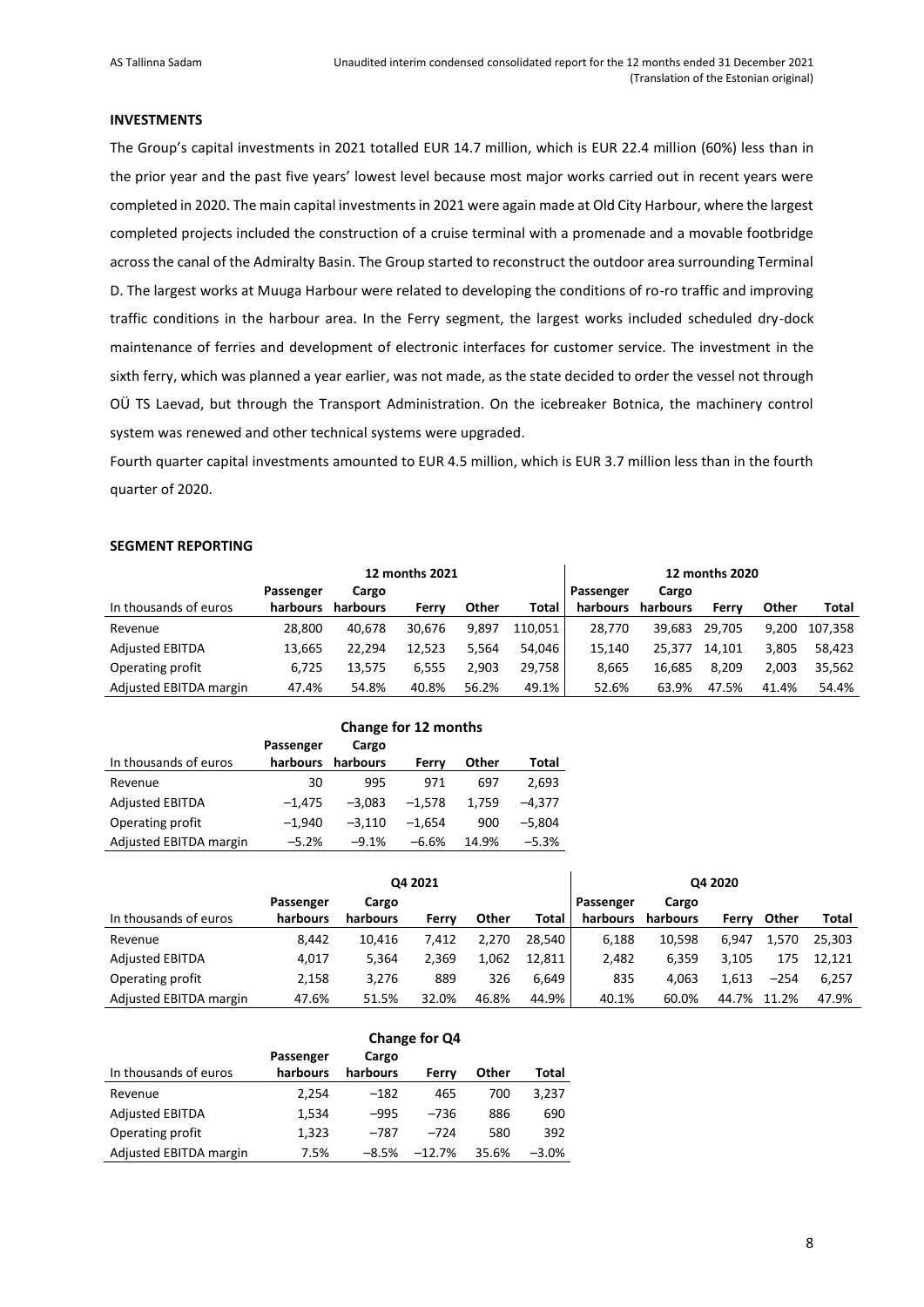In segment terms, all segments increased their revenue in 2021 to a certain extent: the Cargo harbours segment by EUR 1.0 million (+2.5%), the Ferry segment by EUR 0.97 million (+3.3%), the segment Other by EUR 0.70 million (+7.6%) and the Passenger harbours segment by a minor EUR 0.03 million (+0.1%).

Revenue of the **Passenger harbours segment** remained stable year on year. Passenger fee revenue decreased by EUR 1.4 million due to a decline in the number of passengers due to the COVID-19 restrictions. This was offset by growth in revenue from vessel dues on cruise ship calls (there were no cruise ship calls in 2020). The latter also covered the decrease in revenue from ferry calls which was caused, among other things, by the fact that from mid-March to the end of June 2020 the ferries operating on the Muuga–Vuosaari route (Cargo harbours segment) were temporarily rerouted to Old City Harbour in connection with border controls in place at the time. Revenue from the sale of electricity grew due to a sharp rise in the electricity price and higher consumption resulting from the newly launched onshore power supply service to ferries. Lease income grew because the concessions made to lessees were smaller than in the previous year. The fourth quarter revenue of the Passenger harbours segment grew by EUR 2.3 million (+36%) to EUR 8.4 million.

Revenue of the **Cargo harbours segment** increased mainly through the effect of revenue from the sale of electricity, which grew due to a sharp rise in the electricity price. Cargo charge revenue increased in connection with growth in cargo volumes. Revenue from vessel dues decreased, particularly due to lower volumes of liquid bulk cargo and stiff competition that lowered margins. The decline was partly offset by growth in revenue from general cargo and dry bulk carriers and the temporary rerouting of the ferries operating on the Muuga–Vuosaari route to Old City Harbour (Passenger harbours segment) in 2020. The fourth quarter revenue of the Cargo harbours segment decreased by EUR 0.2 million (-1.7%) to EUR 10.4 million.

Revenue of the **Ferry segment** grew mostly through the effect of the indexation of the contractual fee rates to the price indices and a higher number of trips made (in spring 2020 the number of trips was reduced due to the COVID-19 restrictions). The fourth quarter revenue grew by EUR 0.5 million (+6.7%) to EUR 7.4 million.

Revenue of the **segment Other** grew because at the request of the Canadian customer the summer charter of the icebreaker Botnica was extended. Revenue growth was supported by the indexation of the icebreaking and summer charter fee rates to the inflation index. The fourth quarter revenue grew by EUR 0.7 million (+45%) to EUR 2.3 million because at the request of the Canadian customer Botnica's charter period was extended.

In segment terms, adjusted EBITDA for 2021 decreased by EUR 3.1 million (–12%) in the Cargo harbours segment, by EUR 1.6 million (–11%) in the Ferry segment and by EUR 1.5 million (–9.7%) in the Passenger harbours segment. The main factor was growth in expenses, which exceeded revenue growth. Expenses grew mainly due to a lower-than-usual cost base in 2020 (cost-cutting measures), increases in the prices of energy and various services, and the costs of some major maintenance and repairs (the Ferry segment) scheduled for 2021. The Cargo harbours segment had also one-off gains on asset sales (mostly at Paljassaare Harbour), which were EUR 1.5 million higher in 2020. However, the adjusted EBITDA of the segment Other grew by EUR 1.8 million (+7.6%), supported by revenue growth as well as the profit of the equity-accounted associate Green Marine.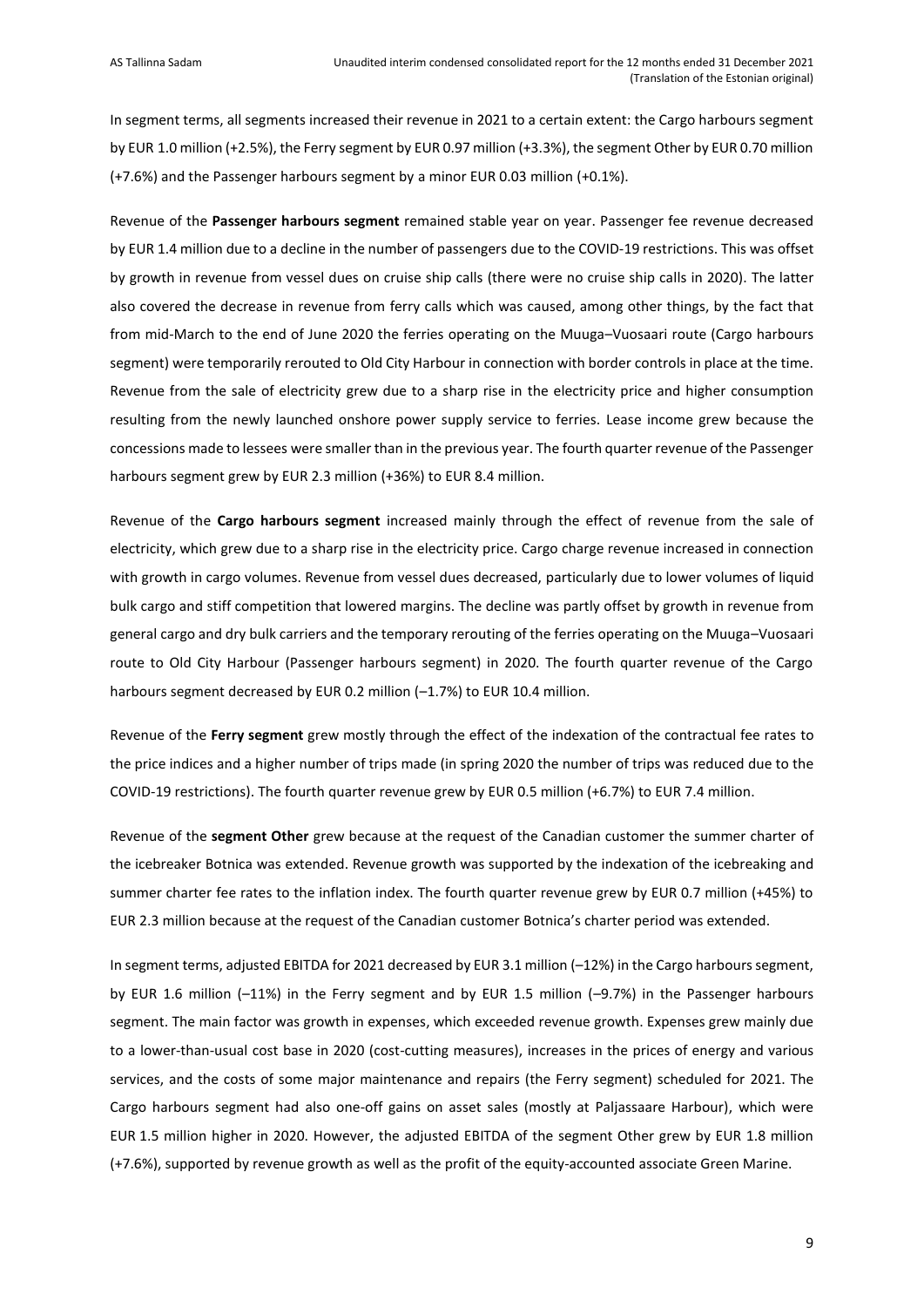Adjusted EBITDA for the fourth quarter grew in the Passenger harbours segment (EUR +1.5 million) and the segment Other (EUR +0.9 million), but decreased in the Cargo harbours segment (EUR –1.0 million) and the Ferry segment (EUR –0.7 million). The figure for the Passenger harbours increased because its revenue grew more than expenses; in other segments expenses grew more quickly than revenue. The result of the segment Other was supported by growth in the profit of the Group's equity-accounted associate Green Marine.

**Adjusted EBITDA margin** declined from 54.4% to 49.1% due to a decrease in the three largest segments. In the fourth quarter, margins decreased in all segments except Passenger harbours.

#### **IMPACTS OF THE COVID-19 PANDEMIC**

The protective measures imposed by countries due to the COVID-19 pandemic began to affect the Group from the second half of March 2020. As the protective measures in place are aimed at minimising contacts between people and cross-border movement, they have the greatest impact on the tourism sector and passenger traffic, which in turn mainly affect the performance of the Group's Passenger harbours segment.

In connection with a rise in the infection rate, Finland re-imposed restrictions on arrivals from Estonia from 28 September 2020 and only people travelling for work, in transit, or with other compelling reasons could enter Finland without the quarantine requirement. Starting from 27 January 2021 Finland also imposed a ban on labour migration, which lasted until 7 June 2021. From 21 June all people including tourists can enter Finland without restrictions if they are fully vaccinated or have recovered from COVID-19 in the past six months. People arriving in Estonia from other countries are subject to various measures and restrictions depending on their vaccination and the current rate of infection in their country of departure. Due to a fall in demand resulting from the restrictions, international ferry operators have made adjustments to their timetables and the ferries serving the routes. The Tallinn–Stockholm and Tallinn–St Petersburg routes were closed from mid-March 2020. The Tallinn–Stockholm route was reopened on 9 July 2021 but with reduced timetables. There were no cruise ship calls during the 2020 cruise season but since July 2021 cruise ships have been calling at Tallinn again.

There have been no restrictions on international cargo transport and on the whole the pandemic has not reduced cargo throughput at the harbours of AS Tallinna Sadam. There have been some supply interruptions at the places of dispatch (e.g. short-term production suspensions) but these have not had any long-term effect. The volumes of certain cargo types (especially ro-ro cargo) have been growing steadily because regular vessel traffic has continued and nearshoring resulting from the pandemic may even increase cargo volumes in the near term.

Domestic ferry service on the routes between mainland Estonia and the islands of Saaremaa and Hiiumaa that are operated by OÜ TS Laevad, a subsidiary of AS Tallinna Sadam, has continued as usual and in strict compliance with protective measures. The number of passengers and vehicles carried continues to increase year on year. The changes resulting from the restrictions have not had a significant impact on the financial results of the Ferry segment because a major share of ferry service revenue is made up of a fixed fee that does not depend on the number of trips or passengers.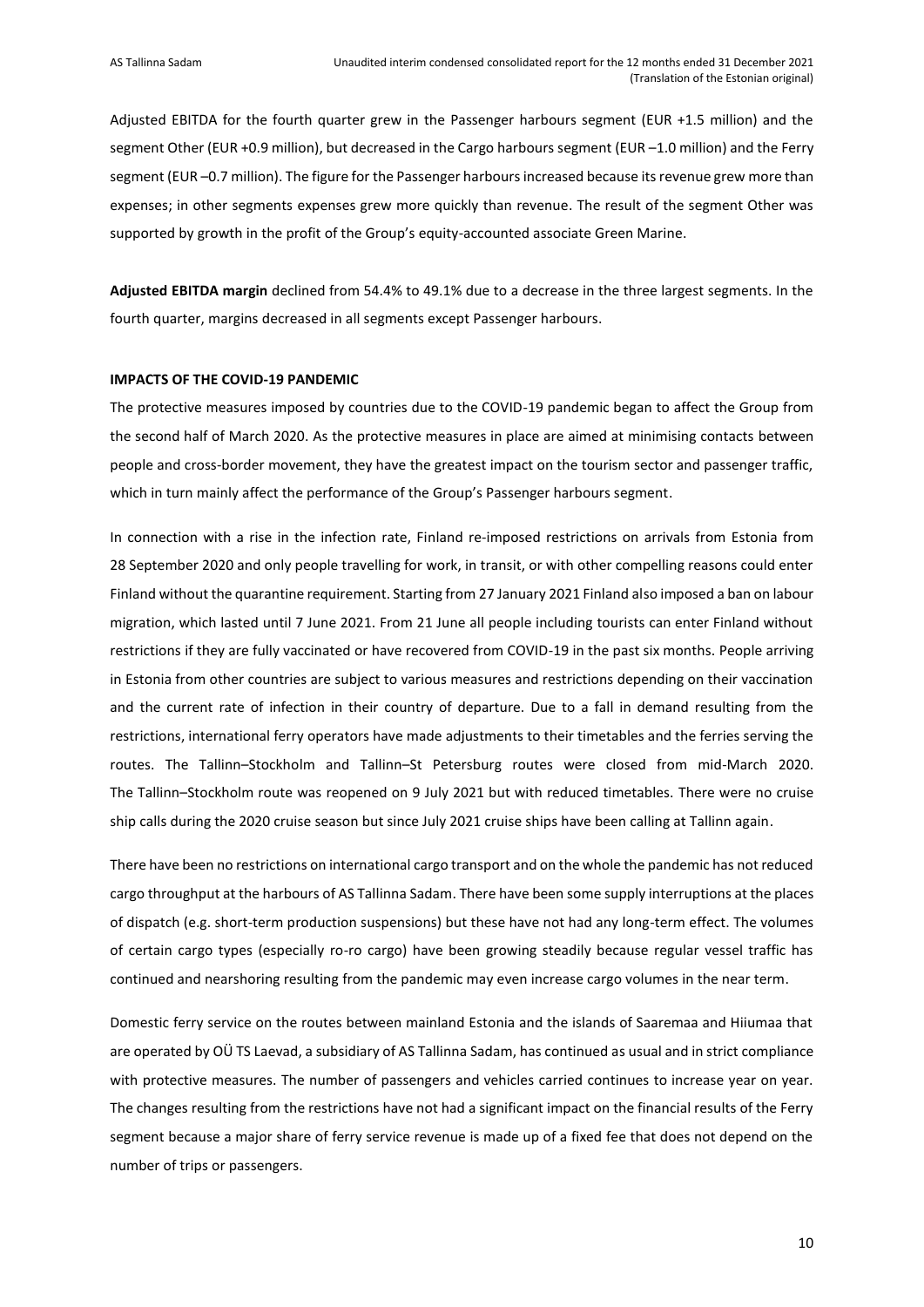The multifunctional icebreaker Botnica, which is operated by OÜ TS Shipping, a subsidiary of AS Tallinna Sadam, has continued its normal operations and its revenue (the segment Other) has not been significantly affected by the COVID-19 pandemic. Botnica's number of charter days and utilisation rate have even improved year on year.

The Group applies all necessary measures and cooperates closely with the authorities to prevent the spread of the virus and to protect people's lives and health. The Group has made vaccination against COVID-19 available to all staff that have requested it and uses rapid COVID-19 tests to test shift workers before they start their work. Over 90% of the staff of AS Tallinna Sadam was vaccinated against COVID-19 by the end of 2021. All passengers arriving in Estonia by ferry can get tested for COVID-19 in the passenger terminals of Old City Harbour in order to reduce the period of self-isolation and to return to work more quickly. The Group has also participated in vaccination campaigns – in July and August AS Tallink Grupp and AS Tallinna Sadam distributed free travel vouchers to passengers who were vaccinated on board Tallink's ferries.

Due to a large share of fixed costs it is inevitable that when revenue declines in the Passenger harbours segment the Group's profitability decreases. The Group will continue with planned investments and management believes that the impacts of COVID-19 will not affect the Group's ability to continue as a going concern.

## **SHARE AND SHAREHOLDERS**

AS Tallinna Sadam was listed in the Baltic Main List of the Nasdaq Tallinn Stock Exchange on 13 June 2018. The ticker symbol of the share is TSM1T and the ISIN code is EE3100021635. The company has 263,000,000 ordinary shares of which 176,295,032 (67.03%) are held by the Republic of Estonia. The par value of a share is EUR 1. Each share carries one vote at the general meeting of the shareholders.

The dynamics of the closing price of the AS Tallinna Sadam share and the volume of shares traded from listing on the Nasdaq Tallinn Stock Exchange on 13 June 2018 to 31 December 2021 is presented in the following graph:

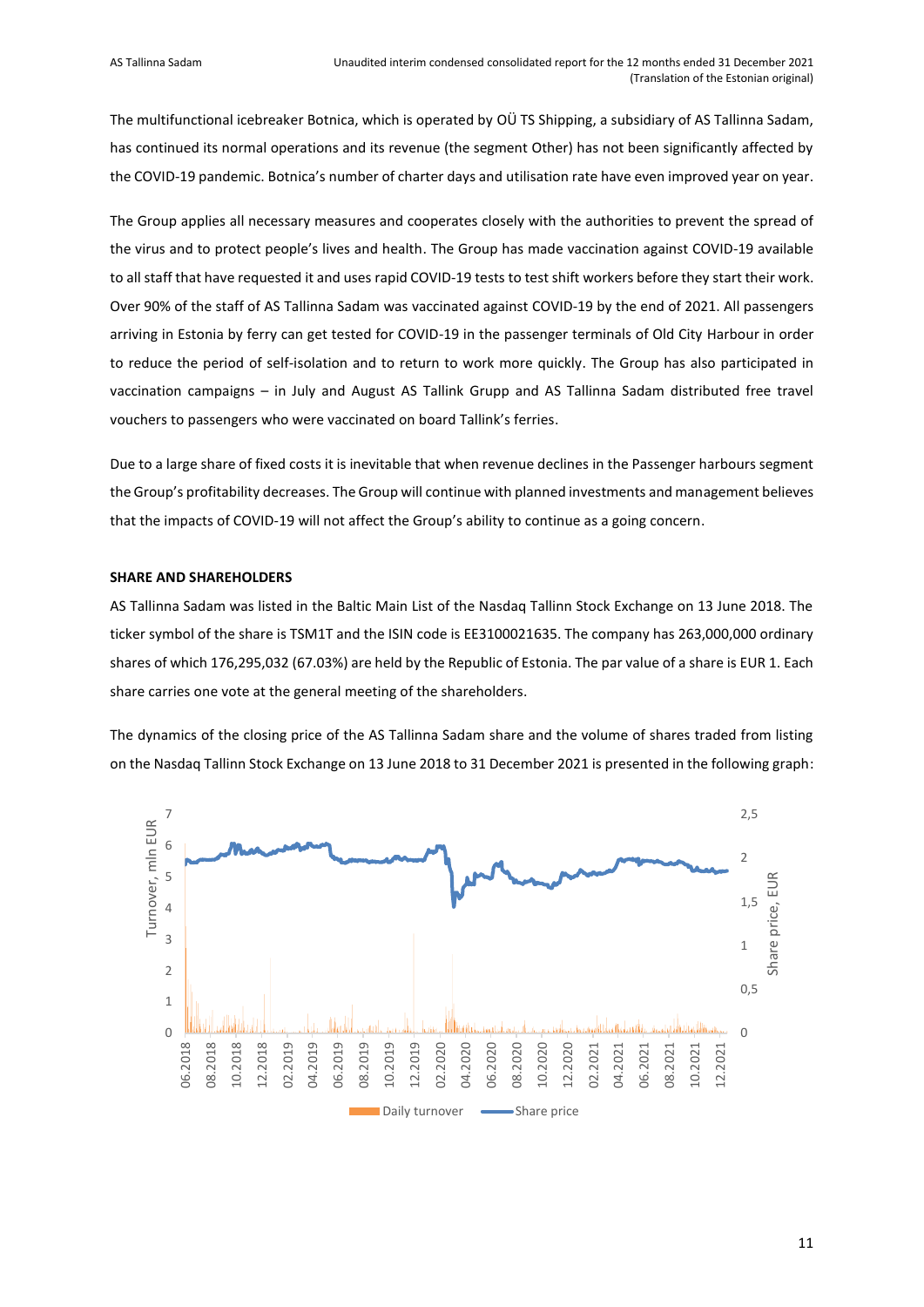The opening price of the share at the beginning of the fourth quarter was EUR 1.904. The closing price of the share at 31 December 2021 was EUR 1.858, having decreased in the fourth quarter by 2.4%. The company's market capitalisation at 31 December 2021 was EUR 488.7 million (31 December 2021: EUR 473.4 million).

The dynamics of the price of the AS Tallinna Sadam share compared with the OMX Baltic Benchmark GI index is presented in the following graph:



#### Source: nasdaqbaltic.com

In the fourth quarter of 2021, there were 16,671 transactions with the AS Tallinna Sadam share (Q3 2021: 11,747 transactions) in which 4.6 million shares (Q3 2021: 3.3 million shares) changed hands. The total turnover of the transactions was EUR 8.5 million (Q3 2021: EUR 5.7 million).

In 2021, there were a total of 60,889 transactions with the Tallinna Sadam share (2020: 47,555 transactions) in which 19.3 million shares (2020: 20.4 million shares) changed hands. The total turnover of the transactions was EUR 36.7 million (2020: EUR 36.1 million). The number of transactions and turnover grew compared with a year earlier in connection with an increase in the number of shareholders and a rise in the trading activity of retail investors, attributable to the lowering of the banks' transaction fees in 2021.

At 31 December 2021, the company had 19,946 shareholders (31 December 2021: 15,433 shareholders) but only the Republic of Estonia (through the Ministry of Economic Affairs and Communications) had an ownership interest exceeding 5%. The five largest shareholders at 31 December 2021 were:

| Name of shareholder                                     | <b>Number of shares</b> | Interest, % |
|---------------------------------------------------------|-------------------------|-------------|
| Ministry of Economic Affairs and Communications         | 176,295,032             | 67.0%       |
| European Bank for Reconstruction and Development (EBRD) | 9,350,000               | 3.6%        |
| SEB Progressiivne Pensionifond                          | 6,484,365               | 2.5%        |
| State Street Bank and Trust Omnibus (USA)               | 5,752,125               | 2.2%        |
| LHV Pensionifond L                                      | 5,536,570               | 2.1%        |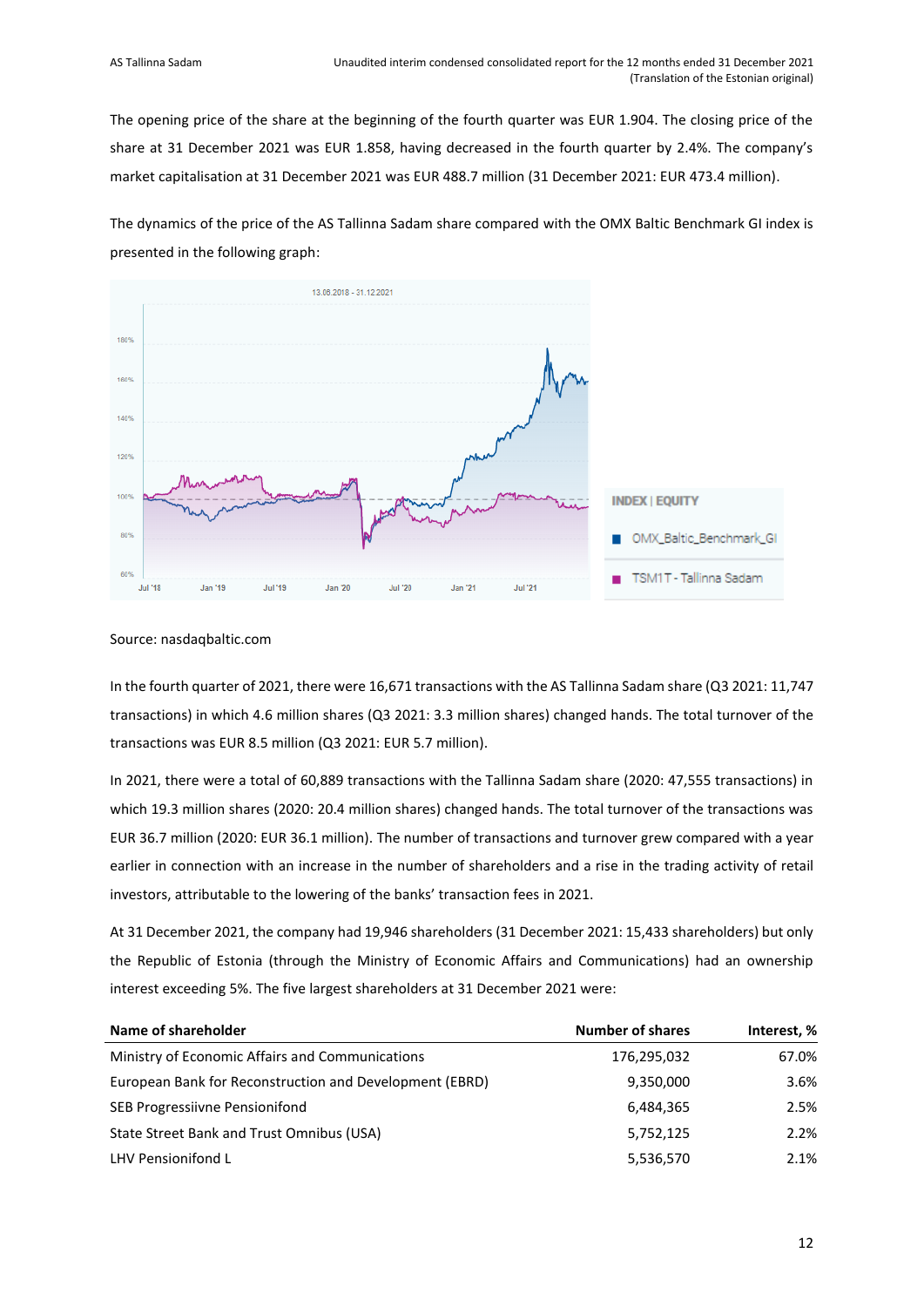The shareholder structure has changed somewhat compared with the end of 2020. The share of international investors has decreased from 12% to 10% (–4.8 million shares), the share of Estonian retail investors has increased from 12% to 13% (+4.7 million shares), and the share of Estonian and other Baltic investment and pension funds has grown slightly at the expense of international investors.



Chart: Shareholder structure at 31 December 2021.

## **DIVIDENDS**

In 2021, we distributed shareholders a dividend of EUR 0.077 per share and EUR 20.3 million in total (2020: EUR 0.115 per share and EUR 30.2 million in total), which accounted for 71% of profit for the previous year, on which we paid income tax of EUR 3.3 million. After income tax withheld on distributions to individuals, the net dividend distribution was EUR 20.1 million.





The dividend policy of AS Tallinna Sadam sets the target to pay regular post-tax dividends, which from 2021 should amount to at least 70% of profit for the previous year, subject to market conditions, the company's growth and development plans, while taking into account the need to maintain a reasonable level of liquidity and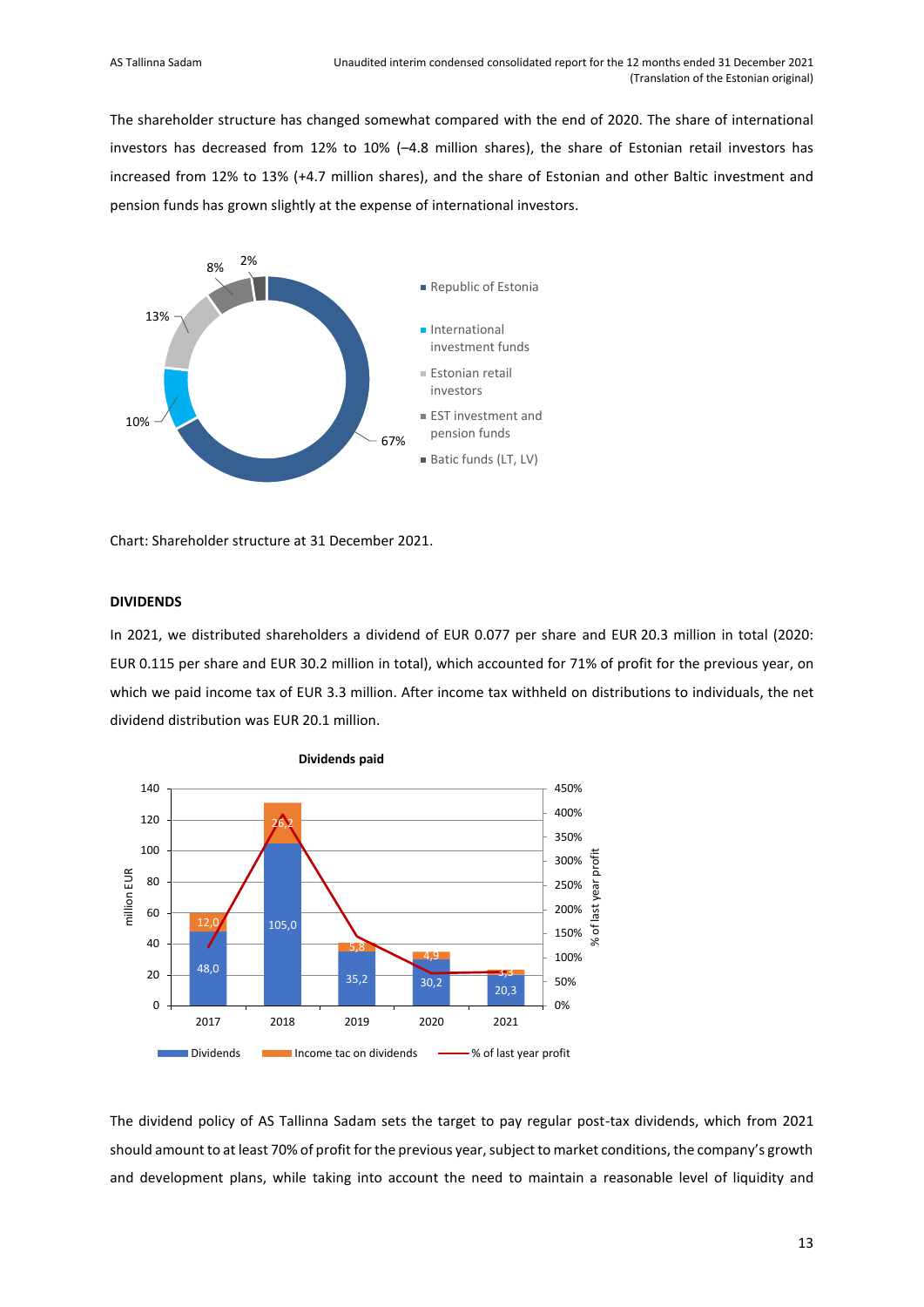excluding the impact of non-recurring transactions. The target for the period 2019–2020 was to distribute a dividend of at least EUR 30 million per year, which was met.

#### **CORPORATE GOVERNANCE**

At 31 December 2021, AS Tallinna Sadam had two wholly-held subsidiaries, OÜ TS Shipping and OÜ TS Laevad, and a 51% interest in an associate, AS Green Marine.

**The supervisory board** is responsible for the strategic planning of the company's activities and supervising the activities of the management board. According to the articles of association of AS Tallinna Sadam, the supervisory board has six to eight members. At 31 December 2021, the supervisory board had eight members: Aare Tark (chairman), Ahti Kuningas, Maarika Honkonen, Raigo Uukkivi, Urmas Kaarlep, Üllar Jaaksoo, Riho Unt and Veiko Sepp, of whom six members are independent. Under the supervisory board, there is a four-member audit committee, which consists of members of the supervisory board and provides advice in supervisory matters, and a four-member remuneration committee.

The composition of the supervisory board and the audit committee did not change in the fourth quarter. In October 2021, the company set up a remuneration committee consisting of the members of the supervisory board Aare Tark, Ahti Kuningas, Üllar Jaaksoo and Veiko Sepp.

**The management board** is responsible for the day-to-day management of the company in accordance with the law and the articles of association. According to the articles of association, the management board may have two to five members. At 31 December 2021, the management board had two members: Valdo Kalm (chairman and CEO) and Margus Vihman (CCO). Member of the management board and CFO Marko Raid resigned as of 16 October 2021 and a public competition was announced to fill the vacancy. Based on the results of the competition, Andrus Ait was appointed as the new CFO and member of the management board, effective from 21 February 2022.

Further information about the company's corporate governance and members of the management and supervisory boards is presented on the Group's website and in its annual report for 2020.

The Group follows the principles of the Estonian Corporate Governance Code.

#### **SIGNIFICANT EVENTS IN THE FOURTH QUARTER OF 2021**

**1. Establishment of a remuneration committee.** The supervisory board of AS Tallinna Sadam established a remuneration committee which has the following main tasks: determining the need for the competencies of the management board based on the strategy of the company; developing, updating and monitoring compliance with the remuneration principles of the members of the management board, and submitting proposals to the supervisory board for the election and remuneration of members of the management board. The members of the remuneration committee are Aare Tark, Ahti Kuningas, Üllar Jaaksoo and Veiko Sepp.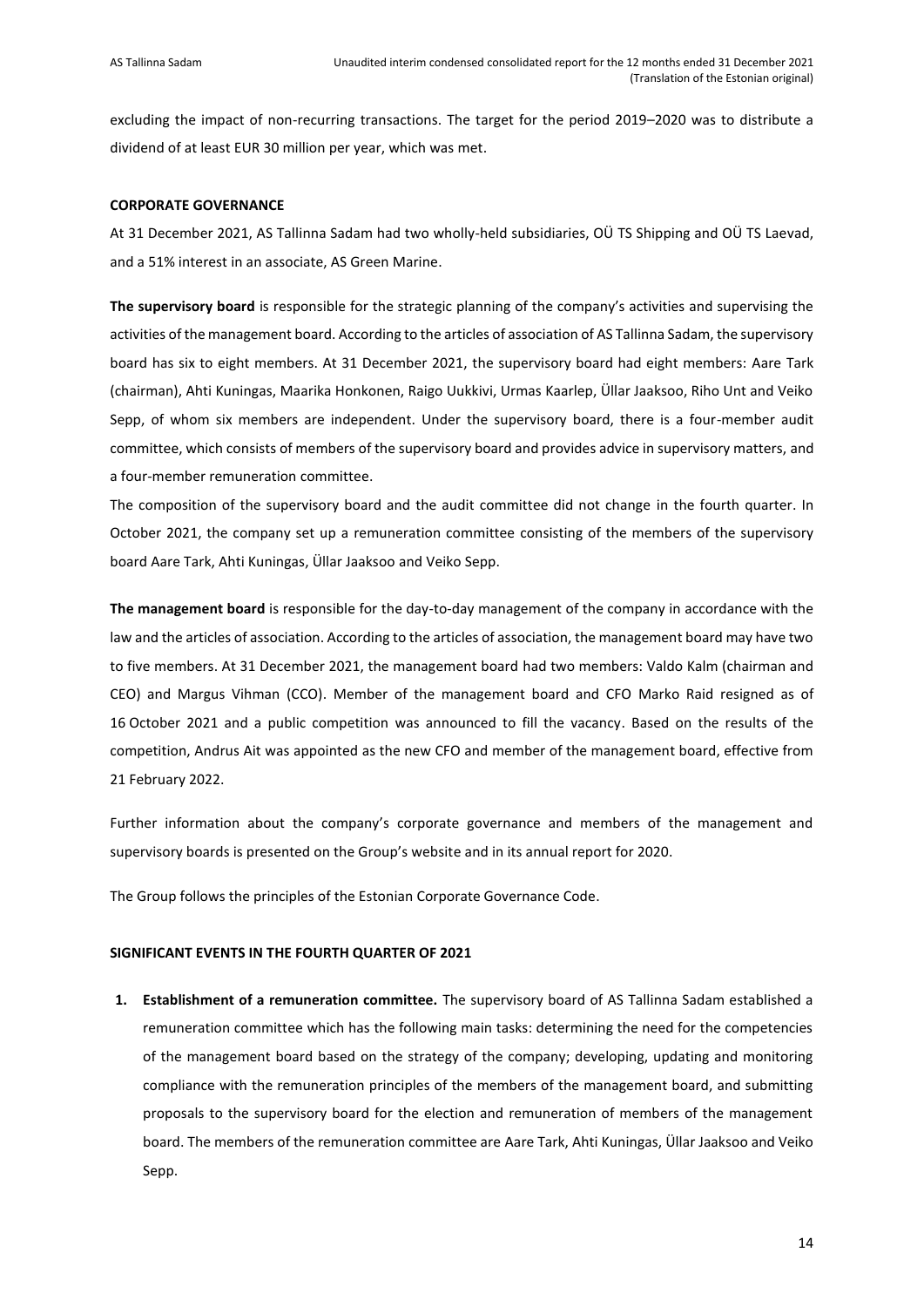- **2. Worldwide Caro Establishment's appeal denied**. Tallinn Circuit Court of Appeal denied the appeal filed by Worldwide Caro Establishment (WCE). The statement of claim filed by WCE on 20 May 2018 concerned the reduction of the minimum cargo volume set out in the cooperation agreement retroactively from 2015 and the return of the contractual penalties paid for the years 2015 to 2017 in the total amount of EUR 0.45 million plus the accrued interest on arrears.
- **3. Change in the supervisory board of OÜ TS Laevad, a subsidiary of AS Tallinna Sadam**. The general meeting of OÜ TS Laevad appointed Rene Pärt as a new member of the supervisory board on 15 October 2021 for a term of 5 years effective from 15 October 2021.
- **4. Court dispute over port dues with AS Tallink Grupp.** By the order of Harju District Court of 22 December 2021, the court accepted an additional claim of AS Tallink Grupp against AS Tallinna Sadam in the amount of EUR 5.5 million (plus interest on arrears) for partial return of the port dues paid in 2016 or, alternatively, compensation for the damage caused, and the claims were joined with civil case 2-21-3181. After the joinder, the main claims in the court case amounted to EUR 20.9 million (plus interest on arrears). On 11 February 2022, the parties reached a compromise agreement on terminating the court dispute. According to the compromise agreement, AS Tallink Grupp waived all claims submitted in the case and AS Tallinna Sadam undertook to reduce the port dues charged from passenger ferries operating regular routes to and from Old City Harbour. As a result of the compromise agreement, AS Tallinna Sadam will reduce the tonnage charge and passenger fee by 10% and will increase the discount offered to vessels based on the Environmental Ship Index (ESI) for regular route passenger ferries visiting Old City Harbour. Starting from 2025, AS Tallinna Sadam may index the charges and fees covered by the agreement to the consumer price index to the extent of 2%. The revised rates will apply to all ferry operators operating regular routes from 1 March 2022 and the agreement will apply for 10 years. Further information is available in the [stock](https://view.news.eu.nasdaq.com/view?id=b50befd92811e7c3e6a0e71383e00b410&lang=en)  [exchange announcement](https://view.news.eu.nasdaq.com/view?id=b50befd92811e7c3e6a0e71383e00b410&lang=en) published on 11 February 2022.
- **5. Admiral Bridge is Structure of the Year 2021.** The Admiral Bridge of Tallinna Sadam was recognised as Construction Project (Structure) of the Year at the construction sector's virtual annual conference "Construction 2022+: E-horizon". The chief designer of the bridge was EstKonsult OÜ, architecture was by Plein06 architects, the basic project was prepared by SIA Witteveen+Bos Latvia. Admiral Bridge was built by KMG Inseneriehituse AS.
- **6. Auto-mooring equipment.** From the fourth quarter, ferries arriving and departing from Old City Harbour on the Tallinn–Helsinki route are served by auto-mooring equipment, which helps reduce the time spent on mooring and save the environment.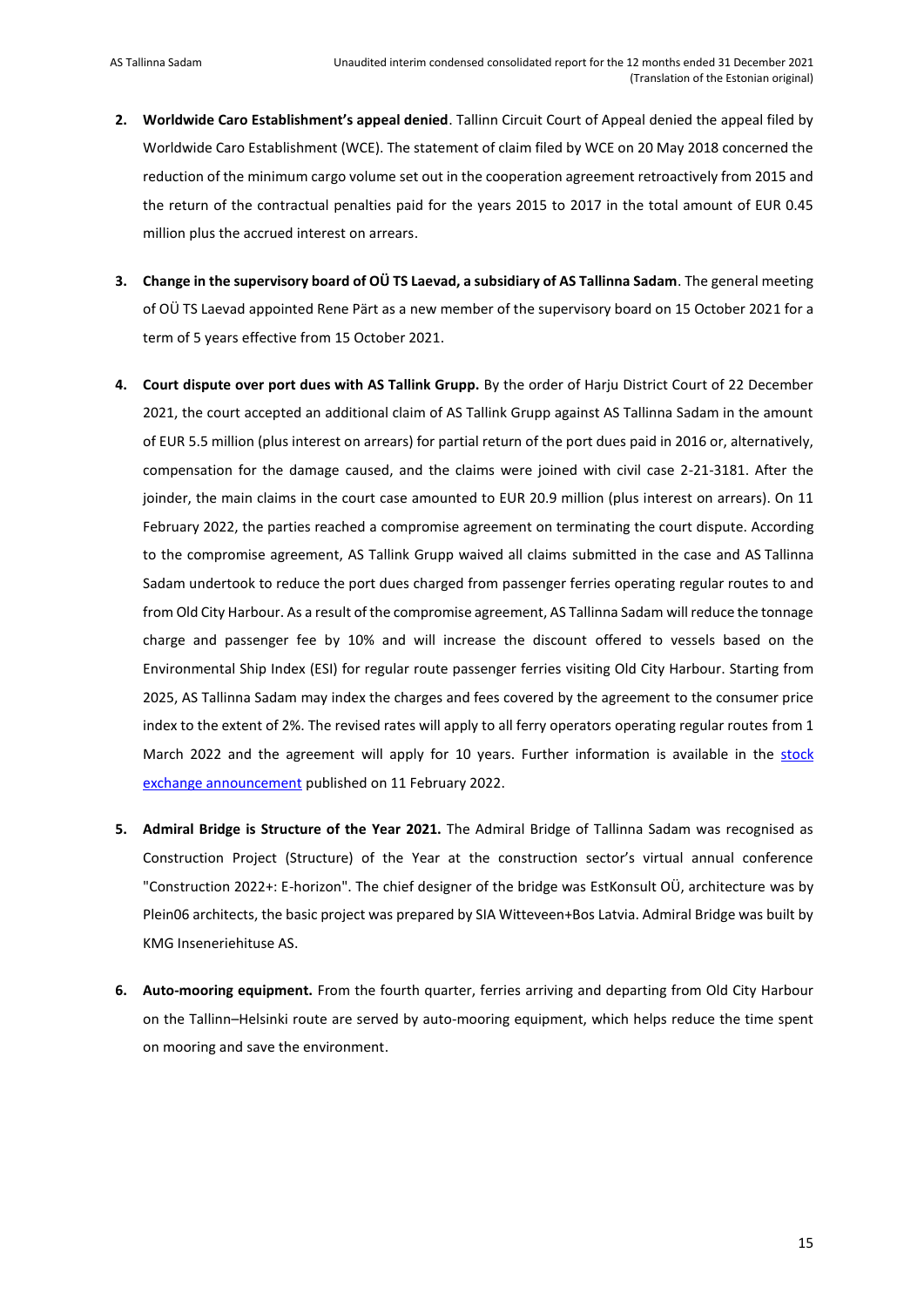## <span id="page-15-0"></span>**MANAGEMENT'S CONFIRMATION AND SIGNATURES**

By authorising the unaudited interim condensed consolidated report as at and for the period ended 31 December 2021 for issue, the management board confirms that the information about AS Tallinna Sadam and the companies related to it, as set out on pages 17 to 33, is correct and complete and that:

- 1. the unaudited interim condensed consolidated financial statements have been prepared in accordance with the Estonian Accounting Act and International Financial Reporting Standards as adopted by the European Union (IFRS EU);
- 2. the unaudited interim condensed consolidated financial statements give a true and fair view of the financial position, cash flows and financial performance of the Group;
- 3. all significant events that occurred until the date on which the interim financial report was authorised for issue (25 February 2022) have been properly recognised and disclosed in the unaudited interim condensed consolidated financial statements;
- 4. AS Tallinna Sadam and its subsidiaries are going concerns.

#### 25 February 2022

Management Board Management Board Management Board

f. deft

Valdo Kalm **Andrus Ait** Andrus Ait Margus Vihman Chairman of the Member of the Member of the

une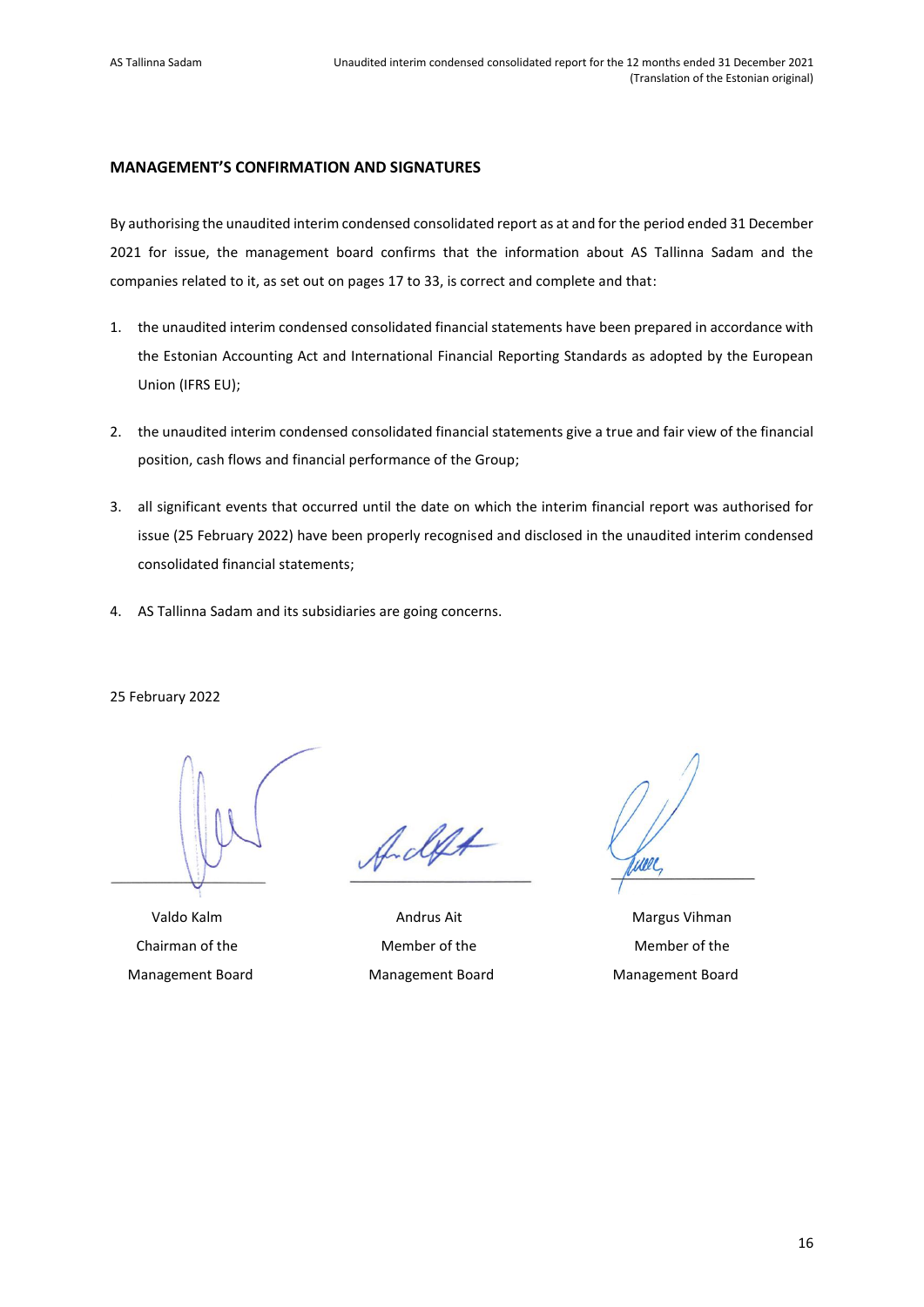## <span id="page-16-0"></span>**INTERIM CONDENSED CONSOLIDATED FINANCIAL STATEMENTS**

## <span id="page-16-1"></span>**INTERIM CONDENSED CONSOLIDATED STATEMENT OF FINANCIAL POSITION**

| In thousands of euros                |   |                                        |         |
|--------------------------------------|---|----------------------------------------|---------|
| As at                                |   | Note 31 December 2021 31 December 2020 |         |
| <b>ASSETS</b>                        |   |                                        |         |
| <b>Current assets</b>                |   |                                        |         |
| Cash and cash equivalents            |   | 34,840                                 | 26,679  |
| Trade and other receivables          | 4 | 14,151                                 | 10,183  |
| Inventories                          |   | 399                                    | 360     |
| Total other current assets           |   | 49,390                                 | 37,222  |
| Non-current assets held for sale     |   | 0                                      | 114     |
| <b>Total current assets</b>          |   | 49,390                                 | 37,336  |
|                                      |   |                                        |         |
| <b>Non-current assets</b>            |   |                                        |         |
| Investments in an associate          | 5 | 1,559                                  | 1,147   |
| Other long-term receivables          | 4 | 896                                    | 0       |
| Property, plant and equipment        | 6 | 575,563                                | 587,506 |
| Intangible assets                    |   | 2,130                                  | 2,104   |
| <b>Total non-current assets</b>      |   | 580,148                                | 590,757 |
| <b>Total assets</b>                  |   | 629,538                                | 628,093 |
| <b>LIABILITIES</b>                   |   |                                        |         |
| <b>Current liabilities</b>           |   |                                        |         |
| Loans and borrowings                 | 8 | 15,916                                 | 17,266  |
| Derivative financial instruments     |   | 0                                      | 102     |
| Provisions                           |   | 1,572                                  | 1,289   |
| Government grants                    |   | 1,223                                  | 1,919   |
| Taxes payable                        |   | 890                                    | 744     |
| Trade and other payables             | 7 | 10,348                                 | 9,149   |
| <b>Total current liabilities</b>     |   | 29,949                                 | 30,469  |
| <b>Non-current liabilities</b>       |   |                                        |         |
| Loans and borrowings                 | 8 | 187,398                                | 194,314 |
| Government grants                    |   | 29,835                                 | 26,145  |
| Other payables                       | 7 | 1,461                                  | 1,733   |
| <b>Total non-current liabilities</b> |   | 218,694                                | 222,192 |
|                                      |   |                                        |         |
| <b>Total liabilities</b>             |   | 248,643                                | 252,661 |
| <b>EQUITY</b>                        |   |                                        |         |
| Share capital                        |   | 263,000                                | 263,000 |
| Share premium                        |   | 44,478                                 | 44,478  |
| Statutory capital reserve            |   | 21,271                                 | 20,262  |
| Hedge reserve                        |   | 0                                      | $-102$  |
| Retained earnings (prior periods)    |   | 26,534                                 | 19,276  |
| Profit for the period                |   | 25,612                                 | 28,518  |
| <b>Total equity</b>                  | 9 | 380,895                                | 375,432 |
|                                      |   |                                        |         |
| <b>Total liabilities and equity</b>  |   | 629,538                                | 628,093 |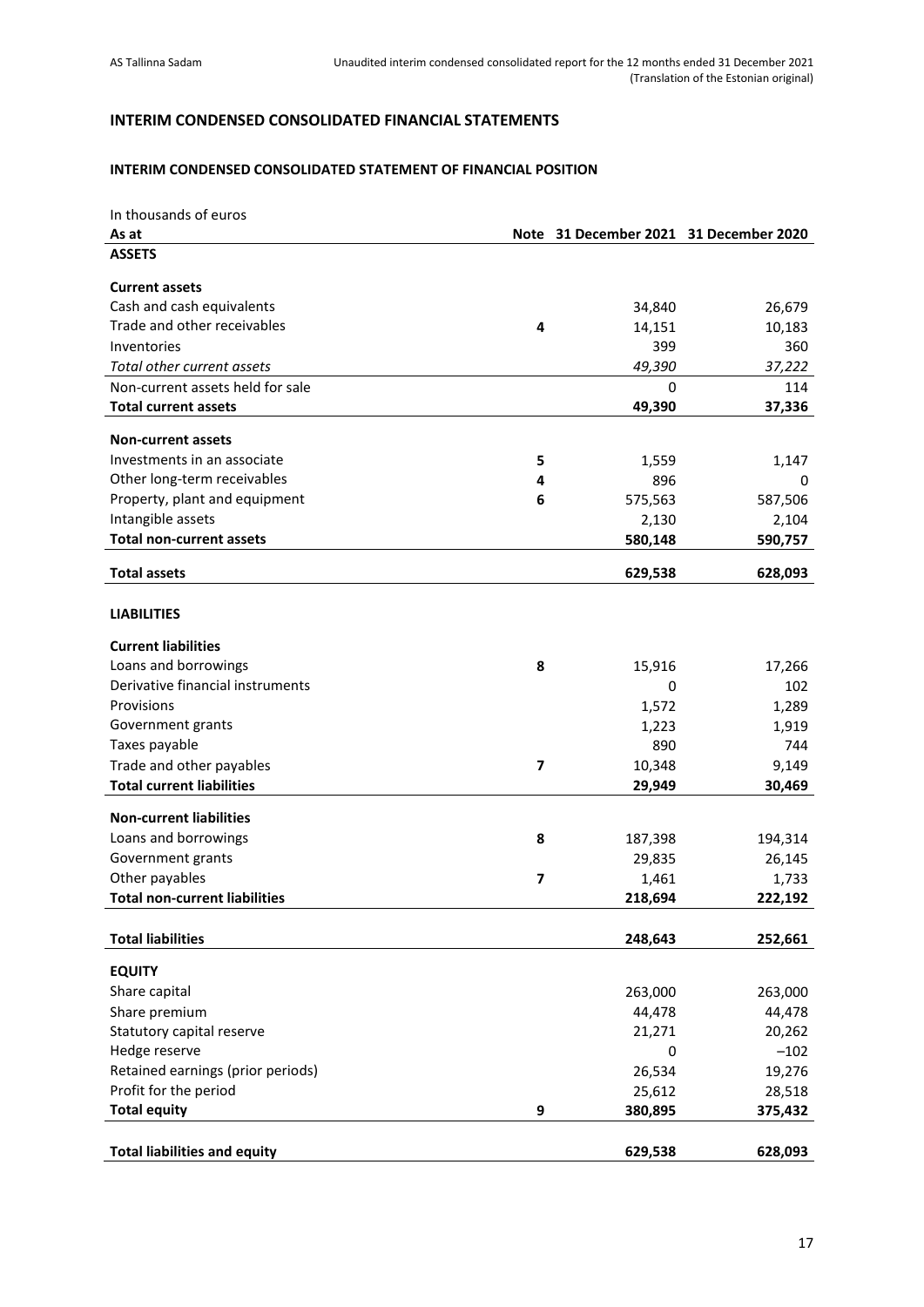## <span id="page-17-0"></span>**INTERIM CONDENSED CONSOLIDATED STATEMENT OF PROFIT OR LOSS AND OTHER COMPREHENSIVE INCOME**

for the 12 months ended 31 December

## **Consolidated statement of profit or loss**

| In thousands of euros                                | <b>Note</b> | Q4 2021   | Q4 2020        | 2021      | 2020      |
|------------------------------------------------------|-------------|-----------|----------------|-----------|-----------|
| Revenue                                              | 10          | 28,540    | 25,303         | 110,051   | 107,358   |
| Other income                                         |             | 742       | 223            | 1,779     | 3,015     |
| Operating expenses                                   | 11          | $-10,508$ | $-7,576$       | $-35,962$ | $-30,858$ |
| Personnel expenses                                   |             | $-5,807$  | $-5,426$       | $-20,920$ | $-19,491$ |
| Depreciation, amortisation and impairment            | 3           | $-6,258$  | $-6,199$       | $-24,761$ | $-24,094$ |
| Other expenses                                       |             | $-60$     | $-68$          | $-429$    | $-368$    |
| <b>Operating profit</b>                              |             | 6,649     | 6,257          | 29,758    | 35,562    |
|                                                      |             |           |                |           |           |
| <b>Finance income and costs</b>                      |             |           |                |           |           |
| Finance income                                       |             | 35        | $\overline{7}$ | 95        | 36        |
| Finance costs                                        |             | $-296$    | $-410$         | $-1,378$  | $-1,705$  |
| Finance costs - net                                  |             | $-261$    | $-403$         | $-1,283$  | $-1,669$  |
|                                                      |             |           |                |           |           |
| Share of profit(+)/loss(-) of an associate           |             |           |                |           |           |
| accounted for under the equity method                |             | 146       | $-130$         | 412       | $-462$    |
| Profit before income tax                             |             | 6,534     | 5,724          | 28,887    | 33,431    |
| Income tax expense                                   |             | 0         | 0              | $-3,275$  | $-4,913$  |
| Profit for the period                                |             | 6,534     | 5,724          | 25,612    | 28,518    |
|                                                      |             |           |                |           |           |
| Attributable to:                                     |             |           |                |           |           |
| Owners of the Parent                                 |             | 6,534     | 5,724          | 25,612    | 28,518    |
|                                                      |             |           |                |           |           |
| Basic earnings and diluted earnings per share        |             |           |                |           |           |
| (in euros)                                           |             | 0.02      | 0.02           | 0.10      | 0.11      |
| Basic earnings and diluted earnings per share        |             |           |                |           |           |
| - continuing operations (in euros)                   |             | 0.02      | 0.02           | 0.10      | 0.11      |
|                                                      |             |           |                |           |           |
| Consolidated statement of other comprehensive income |             |           |                |           |           |
|                                                      |             |           |                |           |           |
| In thousands of euros                                |             | Q4 2021   | Q4 2020        | 2021      | 2020      |
|                                                      |             |           |                |           |           |
| Profit for the period                                |             | 6,534     | 5,724          | 25,612    | 28,518    |
| Other comprehensive income                           |             |           |                |           |           |
| Items that may be reclassified subsequently to       |             |           |                |           |           |
| profit or loss:                                      |             |           |                |           |           |
|                                                      |             |           |                |           |           |
| Net fair value gain on hedging instruments in        |             |           |                |           |           |
| cash flow hedges                                     |             | 0         | 37             | 102       | 141       |
| Total other comprehensive income                     |             | 0         | 37             | 102       | 141       |
| Total comprehensive income for the period            |             | 6,534     | 5,761          | 25,714    | 28,659    |
|                                                      |             |           |                |           |           |
| Attributable to:                                     |             |           |                |           |           |

Owners of the Parent 28,659 and the Parent 28,659 contract to the 10 and 25,761 and 28,659 contract to the 10 and 28,659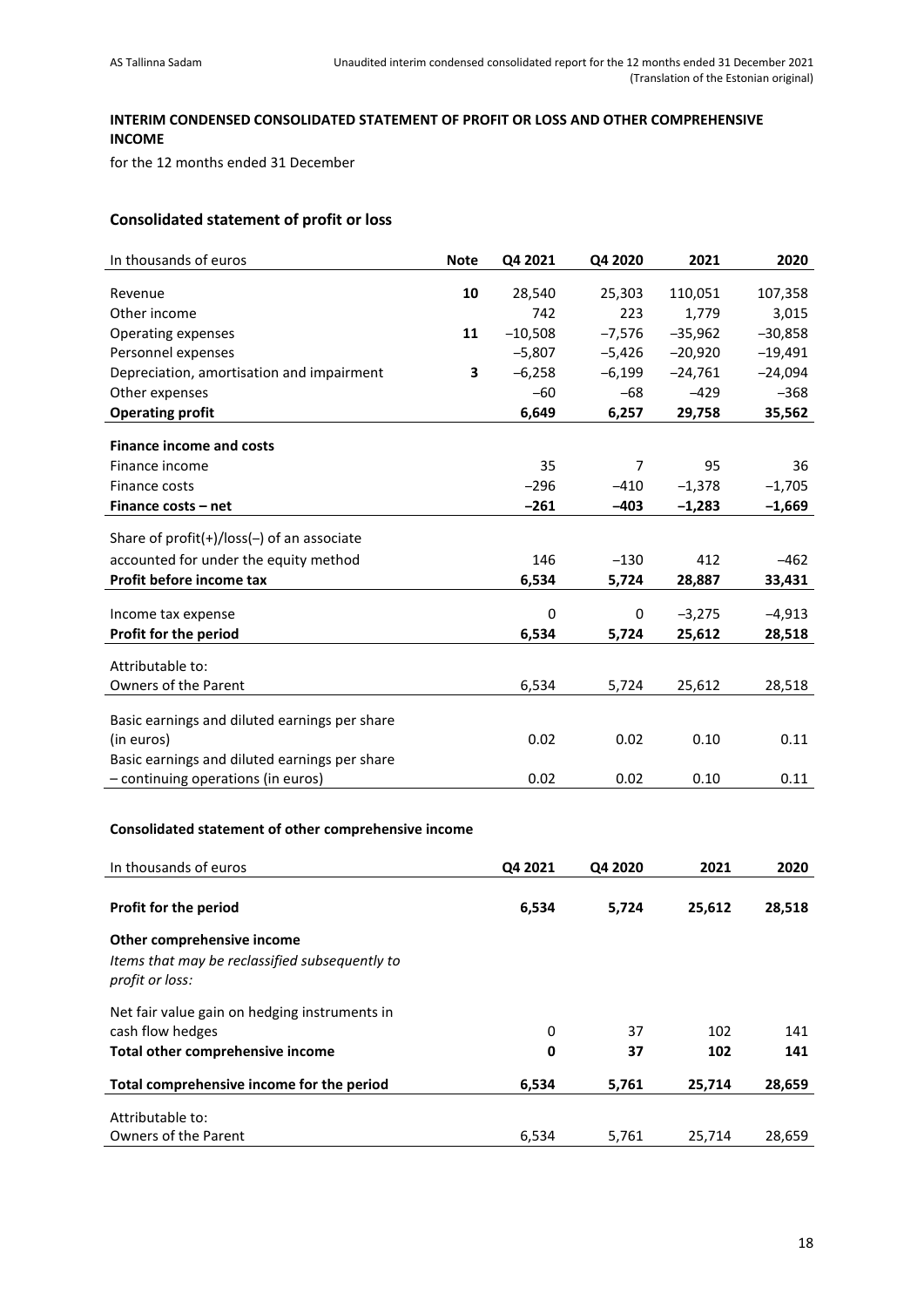## <span id="page-18-0"></span>**INTERIM CONDENSED CONSOLIDATED STATEMENT OF CASH FLOWS**

for the 12 months ended 31 December

| In thousands of euros                               | <b>Note</b> | 2021      | 2020      |
|-----------------------------------------------------|-------------|-----------|-----------|
|                                                     |             |           |           |
| Cash receipts from sale of goods and services       |             | 117,001   | 114,378   |
| Cash receipts related to other income               |             | 144       | 94        |
| Payments to suppliers                               |             | $-44,427$ | $-41,354$ |
| Payments to and on behalf of employees              |             | $-18,665$ | $-15,713$ |
| Payments for other expenses                         |             | $-451$    | $-376$    |
| Other payments                                      |             | 0         | $-2,600$  |
| Income tax paid on dividends                        |             | $-3,440$  | $-4,913$  |
| Cash from operating activities                      |             | 50,162    | 49,516    |
|                                                     |             |           |           |
| Purchases of property, plant and equipment          |             | $-14,535$ | $-35,811$ |
| Purchases of intangible assets                      |             | $-641$    | $-661$    |
| Proceeds from sale of property, plant and equipment |             | 2,573     | 2,863     |
| Government grants received                          |             | 409       | 3,561     |
| Interest received                                   |             | 3         | 15        |
| Cash used in investing activities                   |             | $-12,191$ | $-30,033$ |
|                                                     |             |           |           |
| Redemption of debt securities                       |             | 0         | $-9,000$  |
| Proceeds from loans received                        |             | 0         | 20,000    |
| Repayments of loans received                        | 8           | $-8,266$  | $-7,266$  |
| Dividends paid                                      |             | $-20,085$ | $-30,008$ |
| Interest paid                                       |             | $-1,458$  | $-1,694$  |
| Other payments related to financing activities      |             | $-1$      | $-19$     |
| Cash used in financing activities                   |             | $-29,810$ | $-27,987$ |
|                                                     |             |           |           |
| <b>NET CASH FLOW</b>                                |             | 8,161     | $-8,504$  |
|                                                     |             |           |           |
| Cash and cash equivalents at beginning of period    |             | 26,679    | 35,183    |
| Change in cash and cash equivalents                 |             | 8,161     | $-8,504$  |
| Cash and cash equivalents at end of period          |             | 34,840    | 26,679    |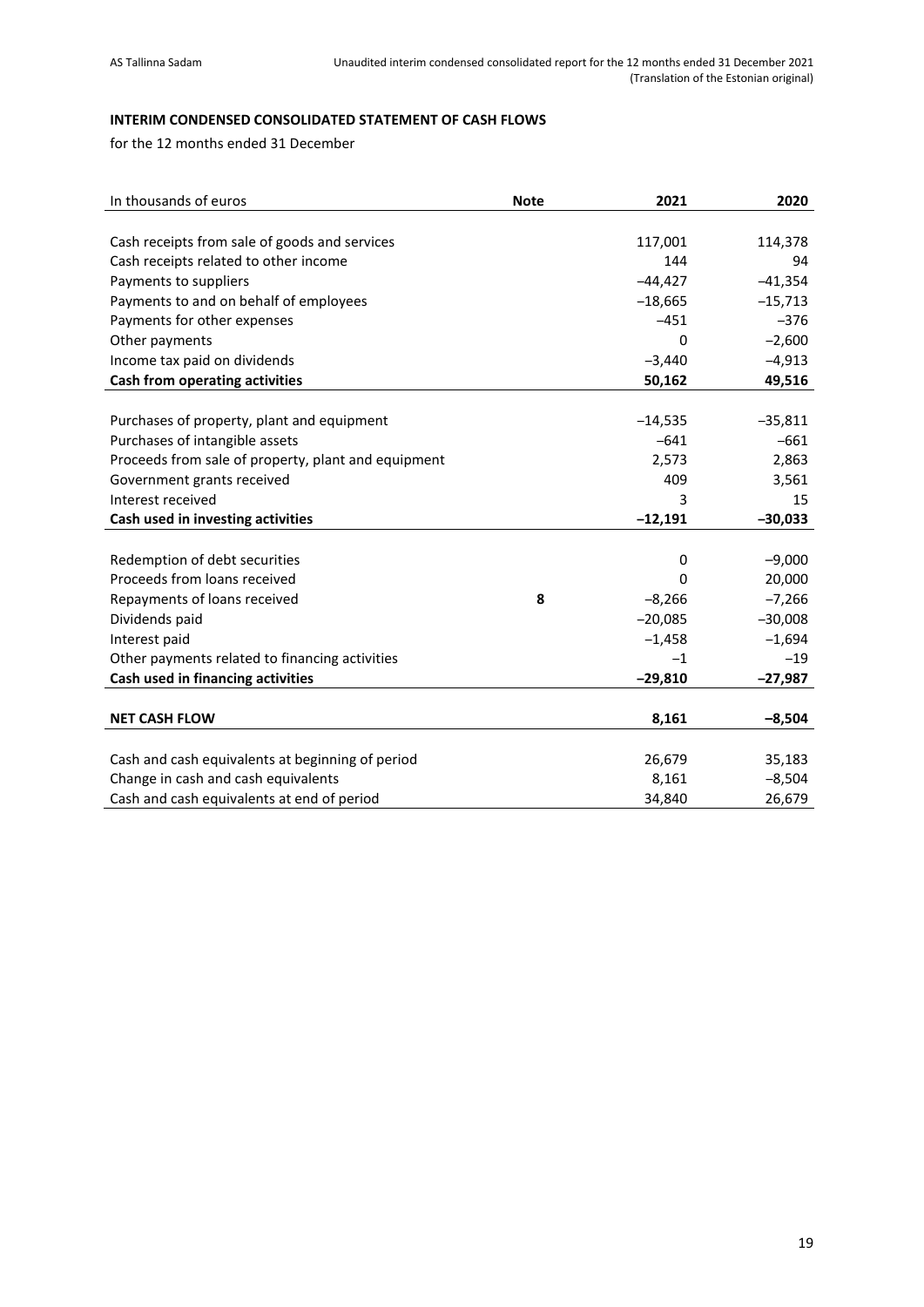## <span id="page-19-0"></span>**INTERIM CONDENSED CONSOLIDATED STATEMENT OF CHANGES IN EQUITY**

for the 12 months ended 31 December

|                                              | <b>Share</b> | <b>Share</b><br>capital premium | <b>Statutory</b><br>capital<br>reserve | Hedge<br>reserve | <b>Retained</b><br>earnings | <b>Total equity</b><br>attributable<br>to owners of |
|----------------------------------------------|--------------|---------------------------------|----------------------------------------|------------------|-----------------------------|-----------------------------------------------------|
| In thousands of euros                        |              |                                 |                                        |                  |                             | the Parent                                          |
| <b>Equity at</b><br><b>31 December 2019</b>  | 263,000      | 44,478                          | 18,520                                 | $-243$           | 51,263                      | 377,018                                             |
| Profit for the period<br>Other comprehensive | 0            | 0                               | 0                                      | 0                | 28,518                      | 28,518                                              |
| income for the period                        | 0            | 0                               | 0                                      | 141              | $\mathbf 0$                 | 141                                                 |
| Total comprehensive<br>income for the period | 0            | 0                               | 0                                      | 141              | 28,518                      | 28,659                                              |
| Dividend declared                            | 0            | $\Omega$                        | $\mathbf 0$                            | 0                | $-30,245$                   | $-30,245$                                           |
| <b>Total transactions with</b><br>owners     | 0            | 0                               | 0                                      | 0                | $-30,245$                   | $-30,245$                                           |
| Increase of capital reserve                  | $\mathbf 0$  | $\mathbf 0$                     | 1,742                                  | 0                | $-1,742$                    | $\mathbf{0}$                                        |
| <b>Equity at</b><br>31 December 2020         | 263,000      | 44,478                          | 20,262                                 | $-102$           | 47,794                      | 375,432                                             |
| Profit for the period                        | $\mathbf 0$  | 0                               | $\mathbf 0$                            | 0                | 25,612                      | 25,612                                              |
| Other comprehensive<br>income for the period | 0            | 0                               | 0                                      | 102              | $\mathbf 0$                 | 102                                                 |
| Total comprehensive<br>income for the period | 0            | 0                               | 0                                      | 102              | 25,612                      | 25,714                                              |
| Dividend declared                            | 0            | $\Omega$                        | $\mathbf 0$                            | 0                | $-20,251$                   | $-20,251$                                           |
| <b>Total transactions with</b><br>owners     | 0            | 0                               | 0                                      | 0                | $-20,251$                   | $-20,251$                                           |
| Increase of capital reserve                  | 0            | 0                               | 1,009                                  | 0                | $-1,009$                    | $\mathbf 0$                                         |
| <b>Equity at</b><br><b>31 December 2021</b>  | 263,000      | 44,478                          | 21,271                                 | 0                | 52,146                      | 380,895                                             |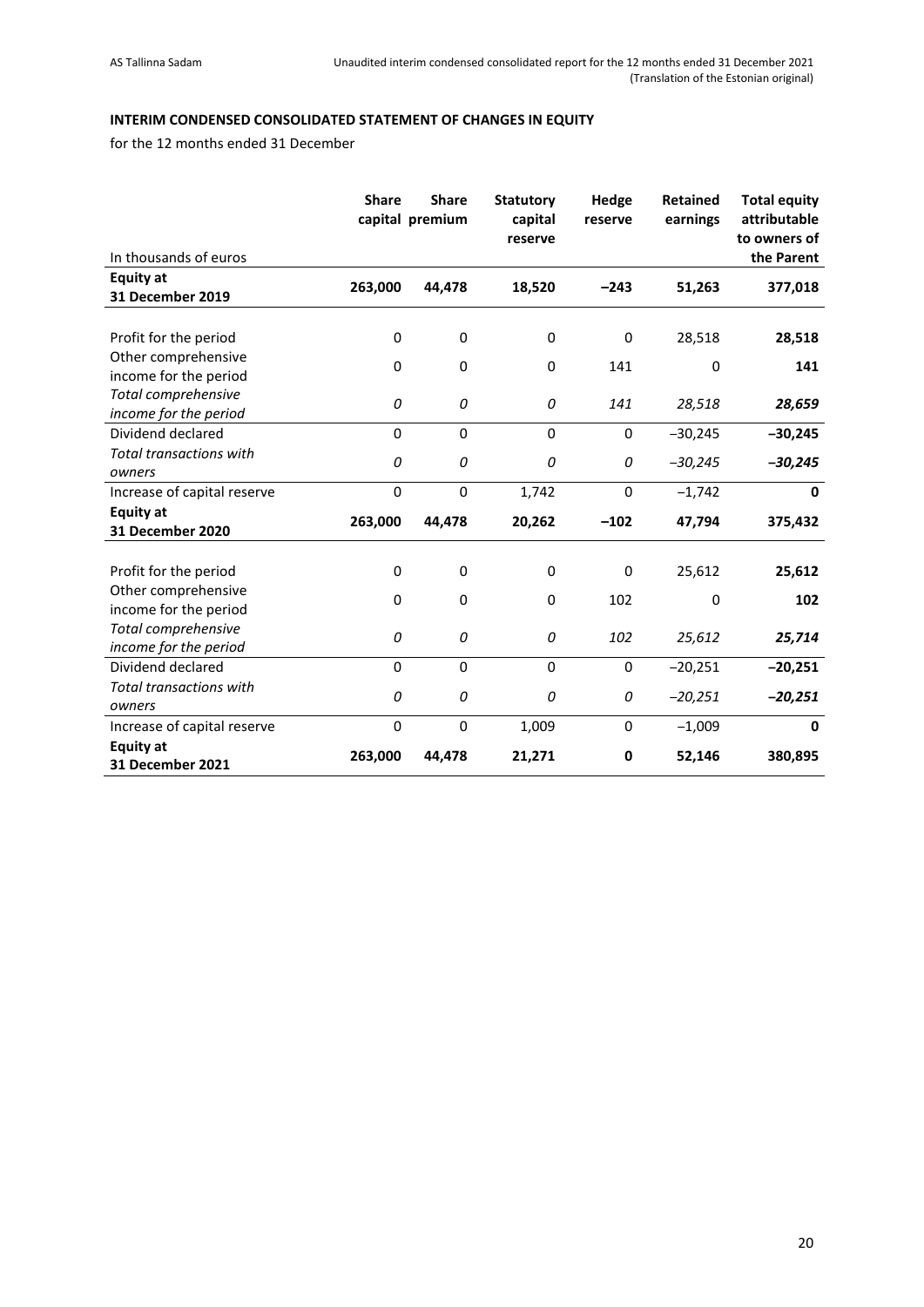## <span id="page-20-0"></span>**NOTES TO THE INTERIM CONDENSED CONSOLIDATED FINANCIAL STATEMENTS**

## <span id="page-20-1"></span>**1. REPORTING ENTITY**

AS Tallinna Sadam (also referred to as the 'Parent' or the 'Company') is a company incorporated and registered in the Republic of Estonia on 5 November 1996. The interim condensed consolidated financial statements of AS Tallinna Sadam as at and for the 12 months ended 31 December 2021 comprise the Parent and its subsidiaries (together referred to as the 'Group'). The Group's core business lines are rendering of port services in the capacity of a landlord port, organising ferry service between Estonia's mainland and biggest islands and operating the multifunctional icebreaker Botnica.

The Group owns four harbours: Old City, Saaremaa, Muuga and Paldiski South. Old City Harbour in the centre of Tallinn and Saaremaa Harbour designed for receiving cruise ships provide mainly passenger harbour services. Muuga Harbour, which is Estonia's largest cargo harbour, and Paldiski South Harbour provide mainly cargo harbour services. In addition, the Group provides the services set out in the port rules in Paljassaare Harbour on the basis of a relevant service contract.

The Group's subsidiaries at 31 December 2021 and 31 December 2020:

| Subsidiary     | <b>Domicile</b> | <b>Ownership interest (%)</b> | <b>Core business line</b>                            |
|----------------|-----------------|-------------------------------|------------------------------------------------------|
| OÜ TS Shipping | Republic of     | 100                           | Rendering icebreaking and other offshore support     |
|                | Estonia         |                               | services with the multifunctional icebreaker Botnica |
| OÜ TS Laevad   | Republic of     | 100                           | Rendering domestic ferry service between Estonia's   |
|                | Estonia         |                               | mainland and biggest islands                         |

In addition, the Group has a 51% interest in the associate AS Green Marine but it does not have control over the entity's decision-making. In the Group's financial statements, the interest in the associate is accounted for using the equity method.

The address of the Parent's registered office is Sadama 25, Tallinn 15051, the Republic of Estonia.

The ultimate controlling party of AS Tallinna Sadam is the Republic of Estonia (ownership interest of 67.03% through the Ministry of Economic Affairs and Communications).

## <span id="page-20-2"></span>**2. ACCOUNTING POLICIES**

These interim condensed consolidated financial statements for the 12 months ended 31 December 2021 have been prepared in accordance with International Accounting Standard 34 *Interim Financial Reporting*.

The interim condensed consolidated financial statements should be read in conjunction with the consolidated financial statements and related notes and explanations included in the Group's annual report for the year ended 31 December 2020. See note 2 to the consolidated financial statements in the annual report for 2020 for additional information about significant accounting policies.

The interim condensed consolidated financial statements have been prepared using the same accounting policies as those applied on the preparation of the Group's consolidated financial statements for 2020. The Group has not early adopted any standard, interpretation or amendment that has been issued but is not yet effective. The interim condensed consolidated financial statements are presented in thousands of euros.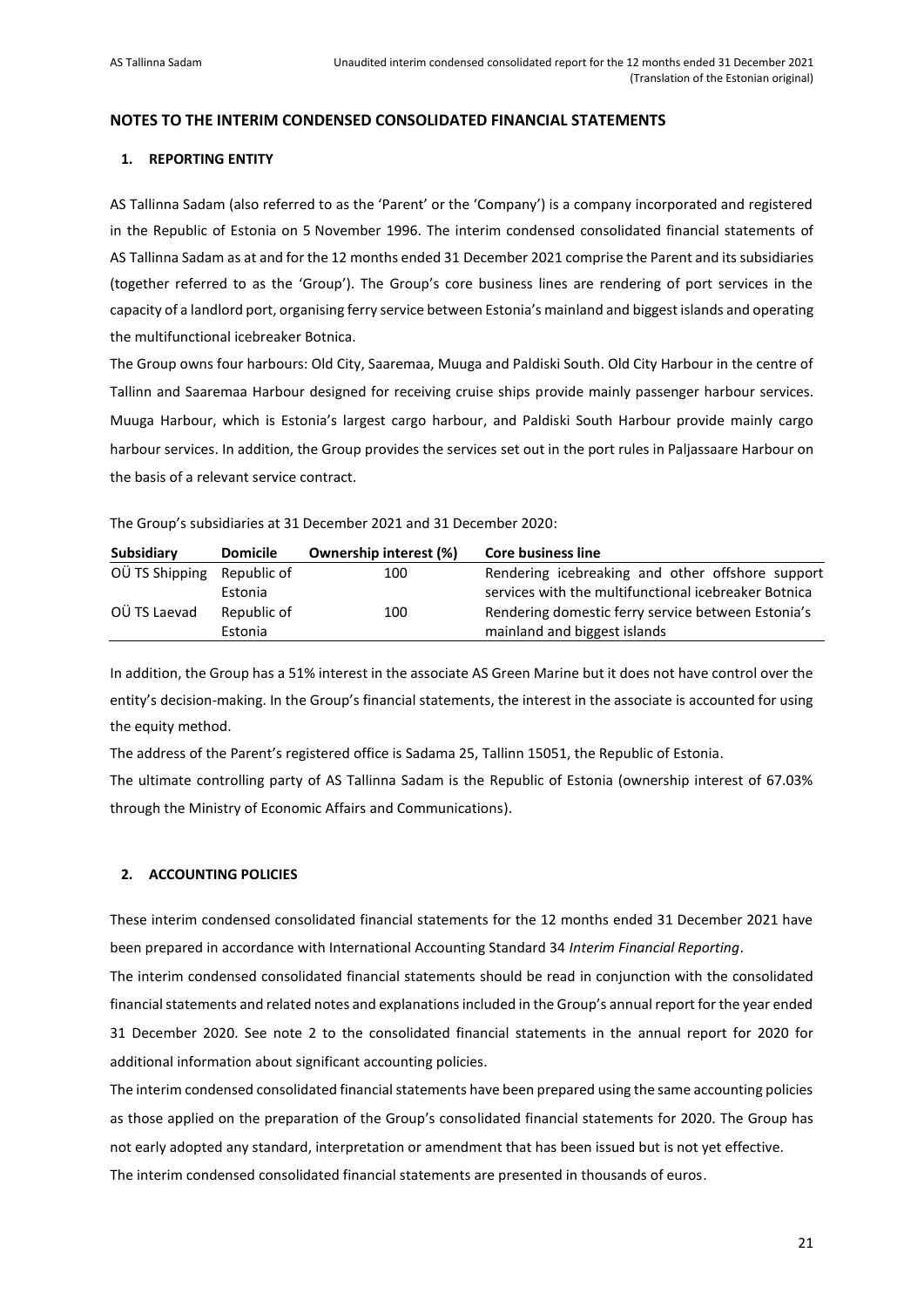## <span id="page-21-0"></span>**3. OPERATING SEGMENTS**

|                                             | For the 12 months ended 31 December 2021 |          |          |          |           |
|---------------------------------------------|------------------------------------------|----------|----------|----------|-----------|
|                                             | Passenger                                | Cargo    |          |          |           |
| In thousands of euros                       | harbours                                 | harbours | Ferry    | Other    | Total     |
| Vessel dues                                 | 18,134                                   | 19,275   | 0        | 0        | 37,409    |
| Cargo charges                               | 1,497                                    | 5,701    | 0        | 0        | 7,198     |
| Passenger fees                              | 5,472                                    | 201      | 0        | 0        | 5,673     |
| Sale of electricity                         | 1,111                                    | 5,126    | 0        | 0        | 6,237     |
| Sale of ferry services - ticket sales       | 0                                        | 0        | 11,963   | 0        | 11,963    |
| Sale of other services                      | 769                                      | 1,007    | 91       | 93       | 1,960     |
| Operating lease income                      | 1,817                                    | 9,368    | 823      | 0        | 12,008    |
| Charter fees                                | 0                                        | 0        | 0        | 9,804    | 9,804     |
| Sale of ferry services – government support | 0                                        | 0        | 17,799   | 0        | 17,799    |
| Total segment revenue* (note 10)            | 28,800                                   | 40,678   | 30,676   | 9,897    | 110,051   |
| <b>Adjusted segment EBITDA</b>              | 13,665                                   | 22,294   | 12,523   | 5,564    | 54,046    |
| Depreciation and amortisation               | $-7,209$                                 | $-9,098$ | $-5,968$ | $-2,249$ | $-24,524$ |
| <b>Impairment losses</b>                    | $-5$                                     | $-232$   | 0        | 0        | $-237$    |
| Amortisation of government grants           |                                          |          |          |          |           |
| received                                    | 274                                      | 611      | 0        | 0        | 885       |
| Share of profit of an associate             |                                          |          |          |          |           |
| accounted for under                         |                                          |          |          |          |           |
| the equity method                           | 0                                        | 0        | 0        | $-412$   | $-412$    |
| <b>Segment operating profit</b>             | 6,725                                    | 13,575   | 6,555    | 2,903    | 29,758    |
| Finance income and costs, net               |                                          |          |          |          | $-1,283$  |
| Share of profit of an associate             |                                          |          |          |          |           |
| accounted for under                         |                                          |          |          |          |           |
| the equity method                           |                                          |          |          |          | 412       |
| Income tax expense                          |                                          |          |          |          | $-3,275$  |
| Profit for the period                       |                                          |          |          |          | 25,612    |

\* Total segment revenue represents revenue from external customers and excludes inter-segment revenue of EUR 176 thousand and EUR 11 thousand for the Passenger harbours and Cargo harbours segments, respectively, which was eliminated during consolidation.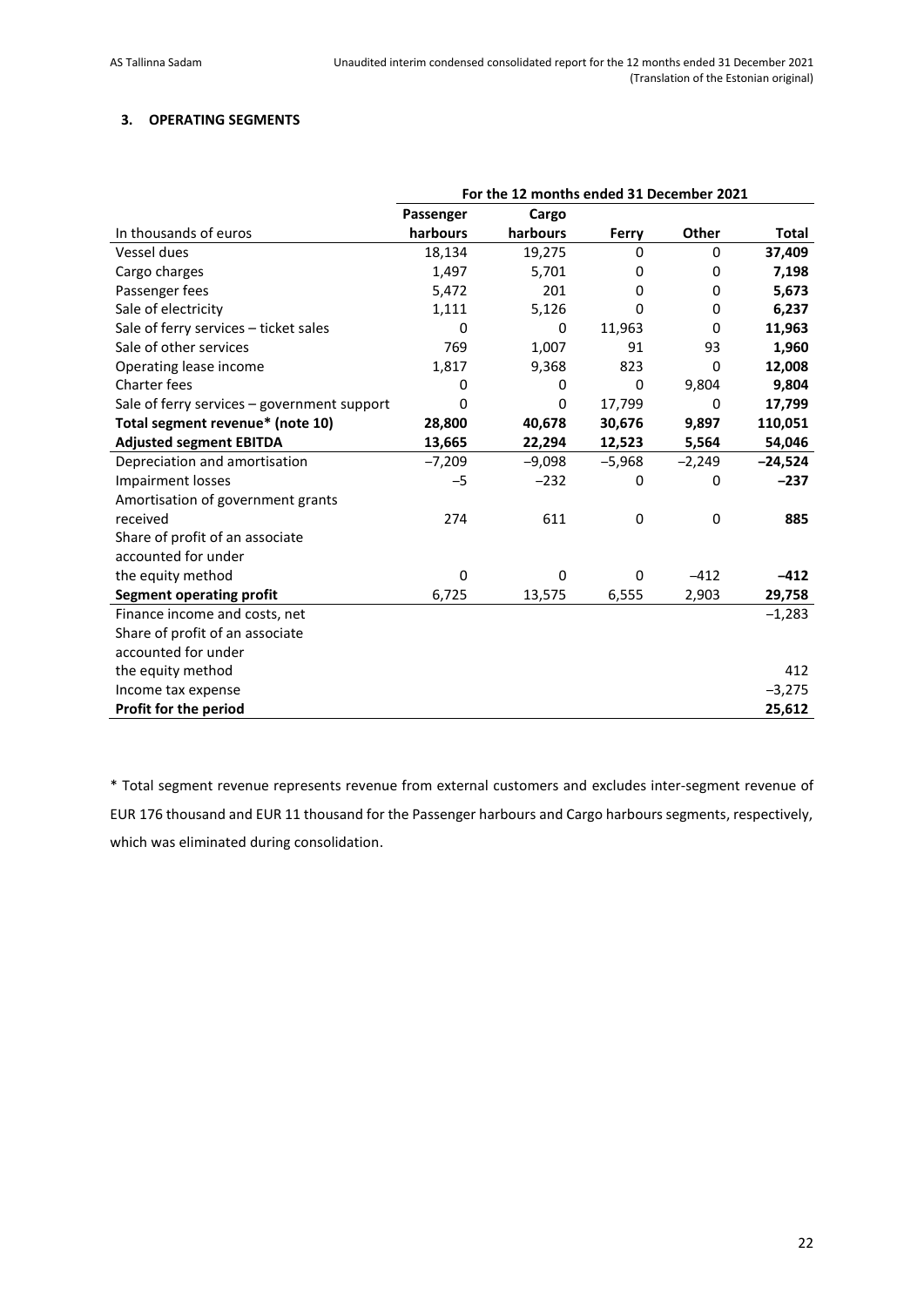## *Note 3 continued*

|                                             | For the 12 months ended 31 December 2020 |          |          |              |              |
|---------------------------------------------|------------------------------------------|----------|----------|--------------|--------------|
|                                             | Passenger                                | Cargo    |          |              |              |
| In thousands of euros                       | harbours                                 | harbours | Ferry    | <b>Other</b> | <b>Total</b> |
| Vessel dues                                 | 17,614                                   | 19,990   | 0        | 0            | 37,604       |
| Cargo charges                               | 1,439                                    | 5,358    | 0        | 0            | 6,797        |
| Passenger fees                              | 6,883                                    | 156      | 0        | 0            | 7,039        |
| Sale of electricity                         | 584                                      | 3,882    | 0        | 0            | 4,466        |
| Sale of ferry services - ticket sales       | 0                                        | 0        | 10,479   | 0            | 10,479       |
| Sale of other services                      | 654                                      | 994      | 51       | 69           | 1,768        |
| Operating lease income                      | 1,596                                    | 9,303    | 674      | 0            | 11,573       |
| Charter fees                                | 0                                        | 0        | 0        | 9,131        | 9,131        |
| Sale of ferry services – government support | 0                                        | 0        | 18,501   | 0            | 18,501       |
| Total segment revenue* (note 10)            | 28,770                                   | 39,683   | 29,705   | 9,200        | 107,358      |
| <b>Adjusted segment EBITDA</b>              | 15,140                                   | 25,377   | 14,101   | 3,805        | 58,423       |
| Depreciation and amortisation               | $-6,604$                                 | $-8,913$ | $-5,892$ | $-2,264$     | $-23,673$    |
| Impairment losses                           | $-69$                                    | $-352$   | 0        | 0            | $-421$       |
| Amortisation of government grants           |                                          |          |          |              |              |
| received                                    | 198                                      | 573      | 0        | 0            | 771          |
| Share of loss of an associate accounted for |                                          |          |          |              |              |
| under the equity method                     | 0                                        | $\Omega$ | 0        | 462          | 462          |
| <b>Segment operating profit</b>             | 8,665                                    | 16,685   | 8,209    | 2,003        | 35,562       |
| Finance income and costs, net               |                                          |          |          |              | $-1,669$     |
| Share of loss of an associate accounted for |                                          |          |          |              |              |
| under the equity method                     |                                          |          |          |              | $-462$       |
| Income tax expense                          |                                          |          |          |              | $-4,913$     |
| Profit for the period                       |                                          |          |          |              | 28,518       |

\* Total segment revenue represents revenue from external customers and excludes inter-segment revenue of

EUR 82 thousand and EUR 114 thousand for the Passenger harbours and Cargo harbours segments, respectively, which was eliminated during consolidation.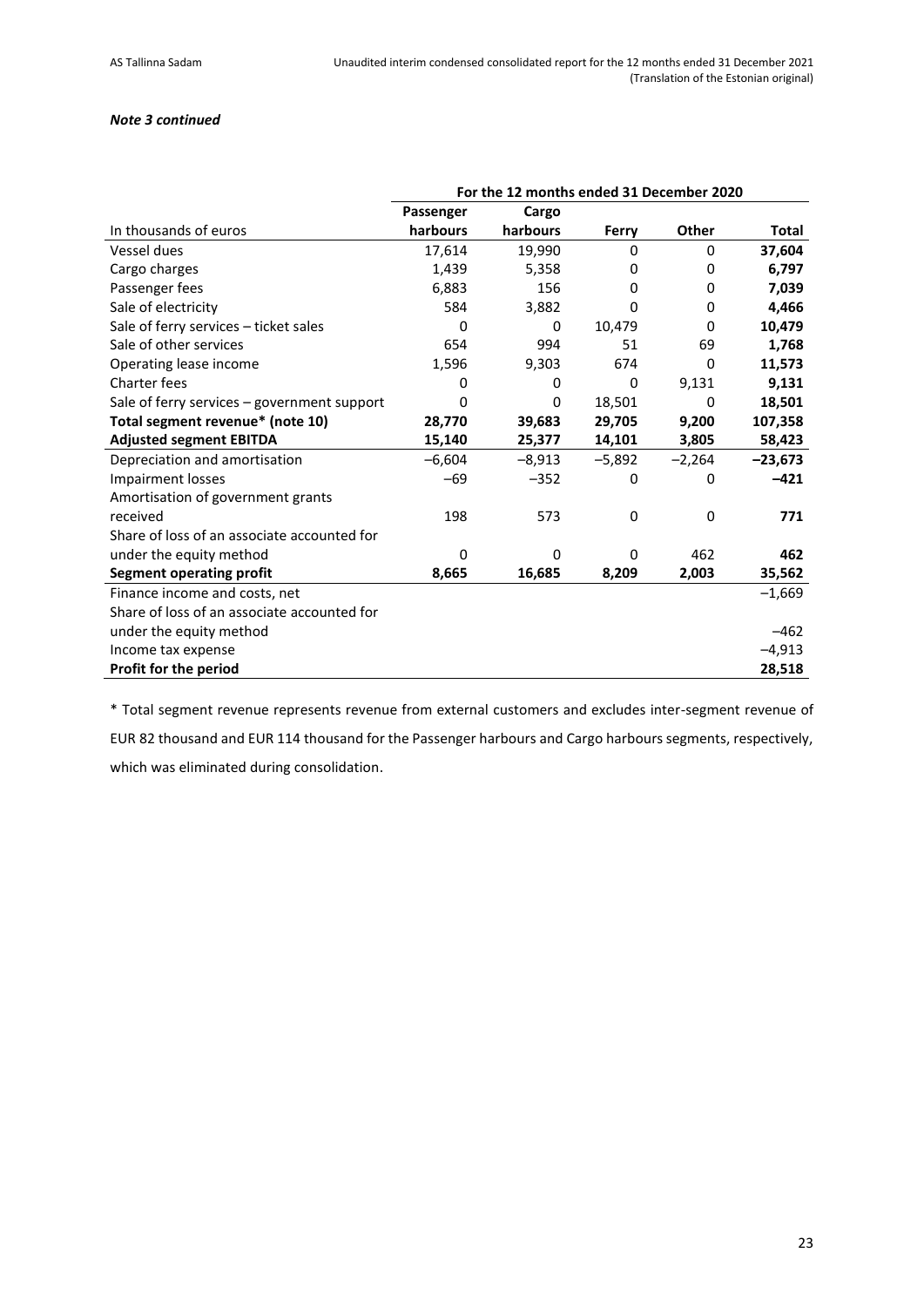## <span id="page-23-0"></span>**4. TRADE AND OTHER RECEIVABLES**

| In thousands of euros                    |        |          |
|------------------------------------------|--------|----------|
| At 31 December                           | 2021   | 2020     |
| <b>Financial assets</b>                  |        |          |
| Trade receivables                        | 6,544  | 7,820    |
| Allowance for credit losses              | $-445$ | $-1,693$ |
| Government grants receivable             | 6,017  | 2,487    |
| Receivables from an associate (note 15)  | 8      | 15       |
| Other receivables                        | 1,331  | 278      |
| <b>Total financial assets</b>            | 13,455 | 8,907    |
| <b>Non-financial assets</b>              |        |          |
| Prepaid taxes                            | 1,013  | 744      |
| Other prepayments                        | 552    | 487      |
| Other receivables                        | 27     | 45       |
| <b>Total non-financial assets</b>        | 1,592  | 1,276    |
| <b>Total trade and other receivables</b> | 15,047 | 10,183   |
|                                          |        |          |
| Of which current receivables             | 14,151 | 10,183   |
| non-current receivables                  | 896    | 0        |

## **Trade receivables – expected credit loss matrix**

| In thousands of euros               |              |          | Days past due |           |          |          |
|-------------------------------------|--------------|----------|---------------|-----------|----------|----------|
| At 31 December 2021                 | Not past due | $0 - 30$ | $31 - 60$     | $61 - 90$ | >90      | Total    |
| Expected credit loss rate           | 6.40%        | 1.5%     | 3.0%          | 80.0%     | 100.0%   |          |
| Total trade receivables             | 6,238        | 164      | 99            | 10        | 33       | 6,544    |
| Lifetime expected credit loss (ECL) | $-399$       | $-2$     | $-3$          | -8        | $-33$    | $-445$   |
|                                     |              |          |               |           |          | 6,099    |
| At 31 December 2020                 |              |          |               |           |          |          |
| Expected credit loss rate           | 0.8%         | 1.5%     | 3.0%          | 80.0%     | 100.0%   |          |
| Total trade receivables             | 5,713        | 460      | 6             | 6         | 1,636    | 7,820    |
| Lifetime expected credit loss (ECL) | $-46$        | $-7$     | 0             | $-4$      | $-1,636$ | $-1,693$ |
|                                     |              |          |               |           |          | 6.127    |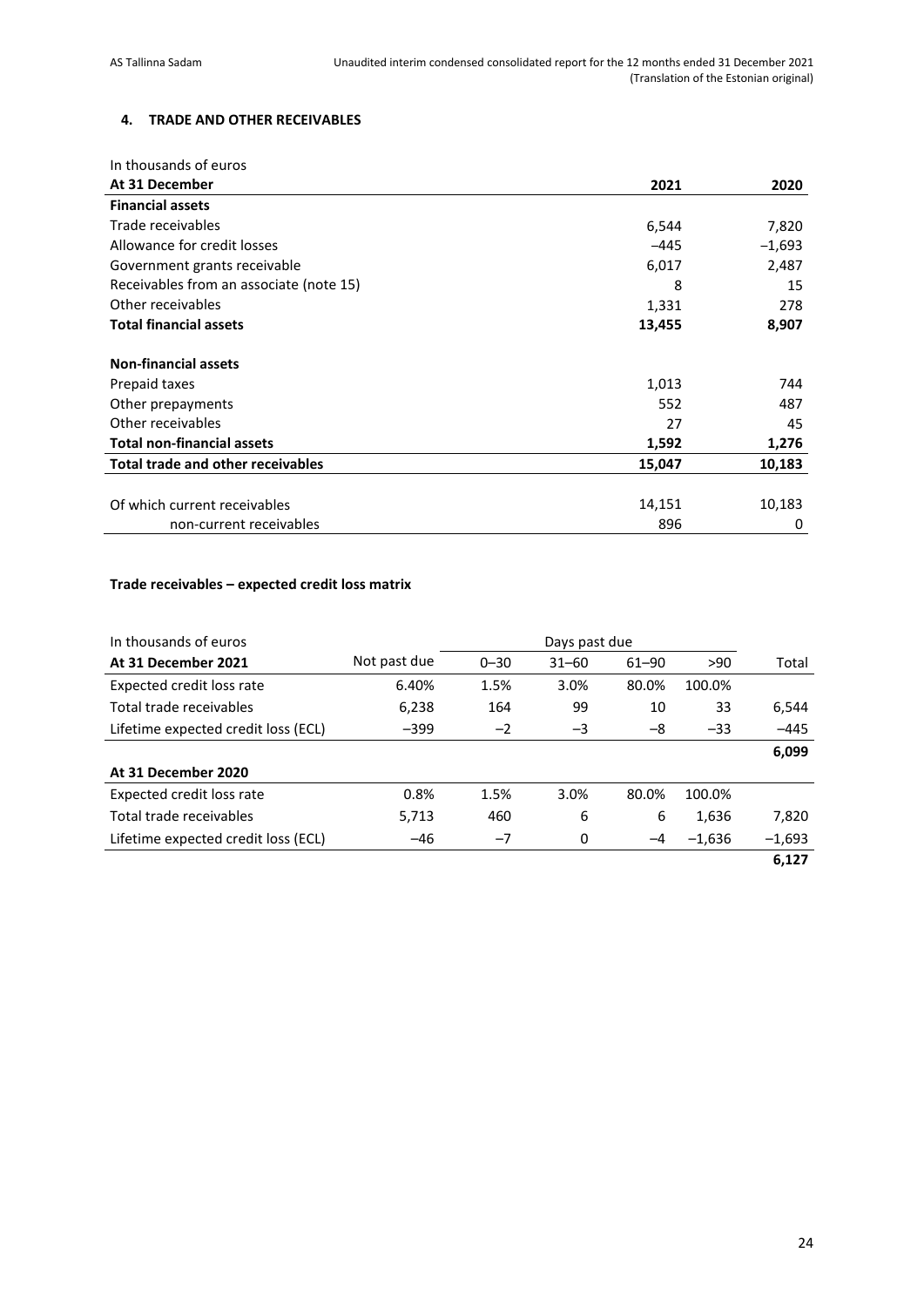## <span id="page-24-0"></span>**5. INVESTMENTS IN AN ASSOCIATE**

| In thousands of euros               |       |        |
|-------------------------------------|-------|--------|
| For the 12 months ended 31 December | 2021  | 2020   |
| Income                              | 5,410 | 3,055  |
| Expenses                            | 4,539 | 3,870  |
| Net profit or loss                  | 835   | $-856$ |
|                                     |       |        |
| In thousands of euros               |       |        |
| At 31 December                      | 2021  | 2020   |
|                                     |       |        |
|                                     |       |        |

| Net assets of the associate                              | 3.056 | 2.249 |
|----------------------------------------------------------|-------|-------|
| The Group's ownership interest in the associate, %       | 51%   | 51%   |
| Carrying amount of the Group's investment in the         |       |       |
| associate in the Group's statement of financial position | 1.559 | 1.147 |
|                                                          |       |       |

## <span id="page-24-1"></span>**6. PROPERTY, PLANT AND EQUIPMENT**

| In thousands of euros   | Land and<br>buildings | <b>Plant and</b><br>equipment | Other items of<br>property, plant<br>and equipment | Assets under<br>construction | Prepayments | <b>Total</b> |
|-------------------------|-----------------------|-------------------------------|----------------------------------------------------|------------------------------|-------------|--------------|
|                         |                       |                               |                                                    |                              |             |              |
| At 31 December 2020     |                       |                               |                                                    |                              |             |              |
| Cost                    | 627,291               | 246,929                       | 8,614                                              | 25,554                       | 0           | 908,388      |
| Accumulated             |                       |                               |                                                    |                              |             |              |
| depreciation and        |                       |                               |                                                    |                              |             |              |
| impairment losses       | $-227,225$            | $-88,092$                     | $-5,565$                                           | 0                            | 0           | $-320,882$   |
| Carrying amount at      |                       |                               |                                                    |                              |             |              |
| 31 December 2020        | 400,066               | 158,837                       | 3,049                                              | 25,554                       | 0           | 587,506      |
| Movements in 2021       |                       |                               |                                                    |                              |             |              |
| Acquisition and         |                       |                               |                                                    |                              |             |              |
| reconstruction          | 99                    | 657                           | 211                                                | 13,089                       | 16          | 14,072       |
| Sales at carrying       |                       |                               |                                                    |                              |             |              |
| amount                  | $-643$                | $-1,232$                      | 0                                                  | 0                            | 0           | $-1,875$     |
| Depreciation charge     | $-12,005$             | $-11,117$                     | $-781$                                             | 0                            | 0           | $-23,903$    |
| Impairment              | $-236$                | 0                             | $-1$                                               | 0                            | $\mathbf 0$ | $-237$       |
| Reclassification at     |                       |                               |                                                    |                              |             |              |
| carrying amount         | 24,045                | 10,699                        | 109                                                | $-34,853$                    | 0           | 0            |
|                         |                       |                               |                                                    |                              |             |              |
| At 31 December 2021     |                       |                               |                                                    |                              |             |              |
| Cost                    | 648,873               | 254,742                       | 8,634                                              | 3,790                        | 16          | 916,055      |
| Accumulated             |                       |                               |                                                    |                              |             |              |
| depreciation and        |                       |                               |                                                    |                              |             |              |
| impairment losses       | $-237,547$            | $-96,898$                     | $-6,047$                                           | 0                            | 0           | $-340,492$   |
| Carrying amount at      |                       |                               |                                                    |                              |             |              |
| <b>31 December 2021</b> | 411,326               | 157,844                       | 2,587                                              | 3,790                        | 16          | 575,563      |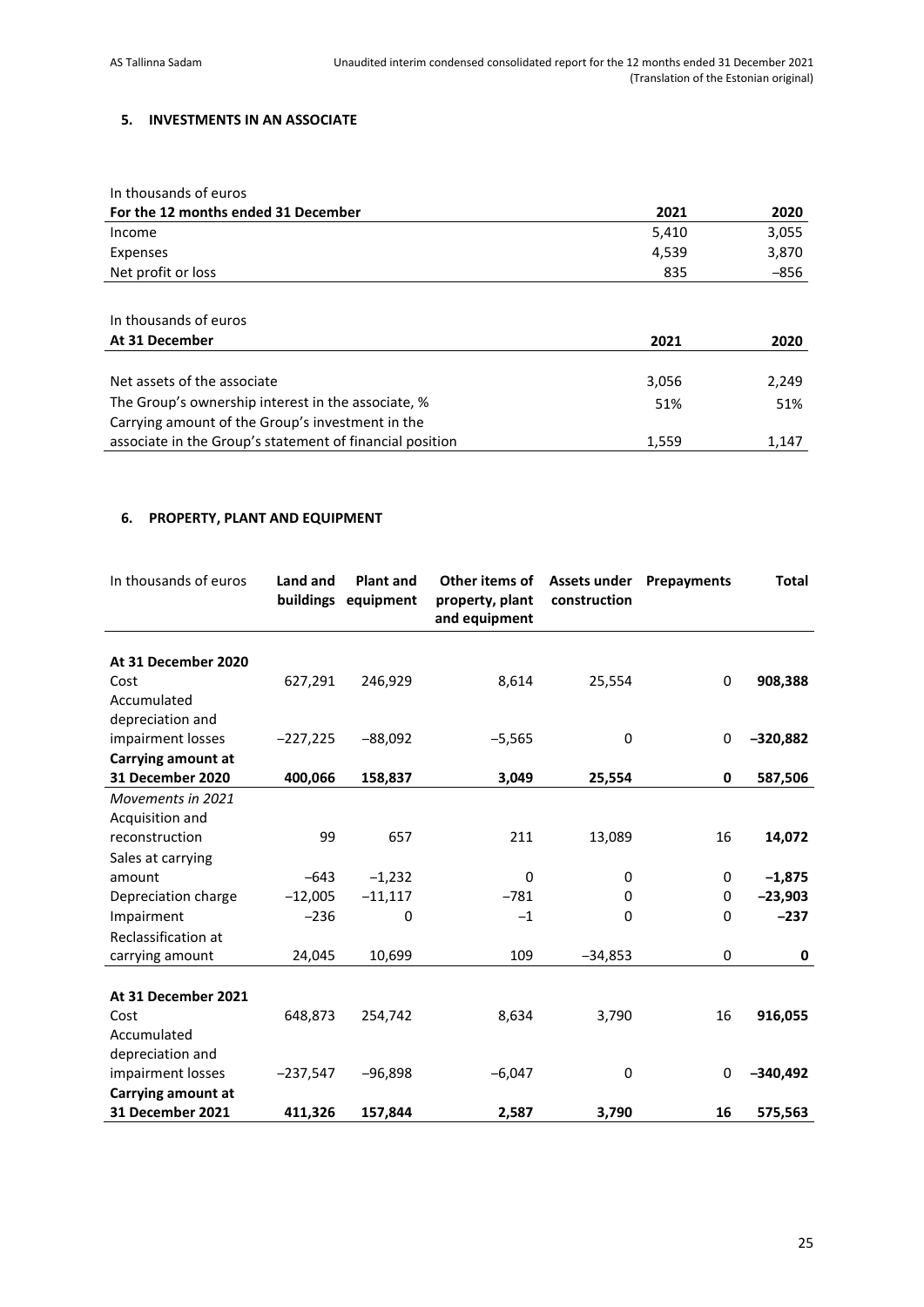## <span id="page-25-0"></span>**7. TRADE AND OTHER PAYABLES**

| In thousands of euros                        |        |        |
|----------------------------------------------|--------|--------|
| At 31 December                               | 2021   | 2020   |
| <b>Financial liabilities</b>                 |        |        |
| Trade payables                               | 6,739  | 5,764  |
| Interest payable                             | 299    | 388    |
| Payables to an associate (note 15)           | 153    | 78     |
| Other payables                               | 533    | 676    |
| <b>Total financial liabilities</b>           | 7,724  | 6,906  |
|                                              |        |        |
| <b>Non-financial liabilities</b>             |        |        |
| Payables to employees                        | 1,337  | 1,233  |
| Accrued taxes payable on remuneration        | 654    | 621    |
| Payables related to contracts with customers | 866    | 925    |
| Advances for goods and services              | 645    | 414    |
| Other payables                               | 583    | 783    |
| <b>Total non-financial liabilities</b>       | 4,085  | 3,976  |
| Total trade and other payables               | 11,809 | 10,882 |
|                                              |        |        |
| Of which current liabilities                 | 10,348 | 9,149  |
| non-current liabilities                      | 1,461  | 1,733  |

## <span id="page-25-1"></span>**8. LOANS AND BORROWINGS**

| In thousands of euros             |         |         |
|-----------------------------------|---------|---------|
| At 31 December                    | 2021    | 2020    |
|                                   |         |         |
| <b>Current portion</b>            |         |         |
| Loans and borrowings              | 8,266   | 8,266   |
| Debt securities                   | 7,650   | 9,000   |
| <b>Total current portion</b>      | 15,916  | 17,266  |
|                                   |         |         |
| <b>Non-current portion</b>        |         |         |
| Loans and borrowings              | 45,798  | 54,064  |
| Debt securities                   | 141,600 | 140,250 |
| <b>Total non-current portion</b>  | 187,398 | 194,314 |
| <b>Total loans and borrowings</b> | 203,314 | 211,580 |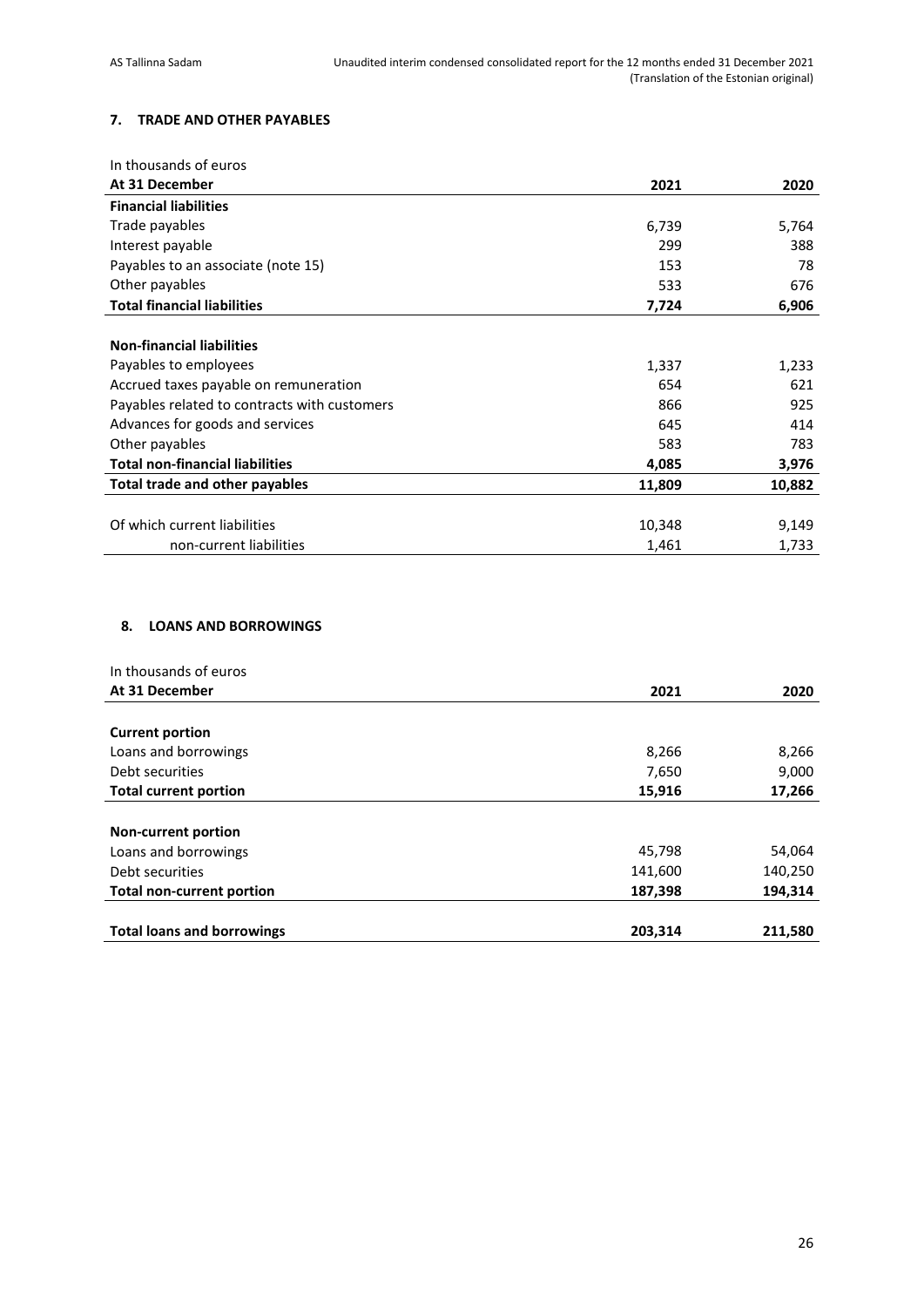#### *Note 8 continued*

#### **Debt securities**

All debt securities have been issued in euros and have floating interest rates (base rate of 3-month or 6-month Euribor plus a fixed risk margin). At 31 December 2021, AS Tallinna Sadam had two debt security issues with final maturities in 2026 and 2027. According to payment schedules, in the 12-month period ended 31 December 2021 the Group had to make principal payments on the debt securities of EUR 9,000 thousand but, consistent with the amendment of the agreement on the terms and conditions of the debt securities, no principal payments were made in the said 12-month period (12 months 2020: EUR 9,000 thousand was paid). At 31 December 2021, the weighted average interest rate of the debt securities was 0.49% (31 December 2020: 0.54%). The interest rate risk of debt securities issued has not been hedged with interest rate swaps.

#### **Loans**

All loan agreements are denominated in euros and have floating interest rates (the base rate is 6-month Euribor). The final maturities of outstanding loan liabilities fall in the period 2024 to 2030. Principal repayments made in the 12-month period ended 31 December 2021 amounted to EUR 8,266 thousand (12-month period ended 31 December 2020: EUR 7,266 thousand).

At 31 December 2021, the weighted average interest rate of drawn loans was 0.77% (31 December 2020: 0.89%). The interest rate risk of loans taken has not been hedged with interest rate swaps.

#### **Contractual maturities of loans and borrowings**

| In thousands of euros             |         |         |
|-----------------------------------|---------|---------|
| At 31 December                    | 2021    | 2020    |
|                                   |         |         |
| $< 6$ months                      | 3,383   | 3,383   |
| $6 - 12$ months                   | 12,533  | 13,883  |
| $1 - 5$ years                     | 114,898 | 78,064  |
| > 5 years                         | 72,500  | 116,250 |
| <b>Total loans and borrowings</b> | 203,314 | 211,580 |

#### **Fair value**

The fair value of loans and borrowings was calculated using the discounted cash flow method. The expected future cash flows were estimated based on future interest rates (extrapolated from observable corporate bond yield curves and 3-month and 6-month Euribor swap rates at the end of the reporting period) and contractual interest rates, which were discounted at a rate reflecting the Group's credit risk.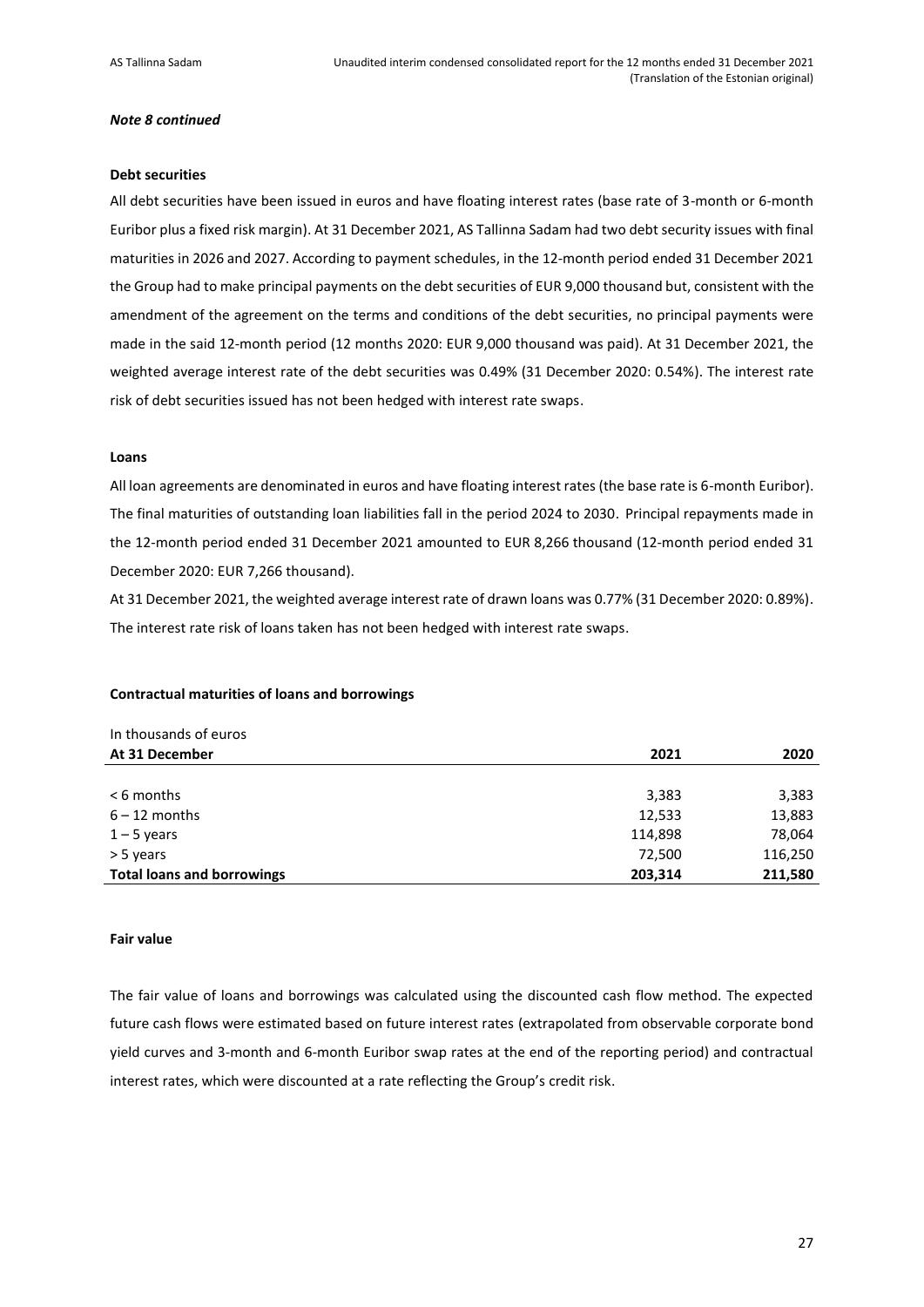#### *Note 8 continued*

As at 31 December 2021, the fair value of financial liabilities calculated using the discounted cash flow method was 0.7% higher than their carrying amount (31 December 2020: 2.2% lower).

All loan and debt securities agreements currently in force are unsecured, i.e. no assets have been pledged to cover the liabilities. The debt securities are not listed.

The Group's loan agreements and terms and conditions of debt securities include covenants that set certain limits for the Group's consolidated financial indicators. At 31 December 2021 and 31 December 2020, the Group was in compliance with all covenants that set requirements to its financial indicators.

## <span id="page-27-0"></span>**9. EQUITY**

## **Share capital and share premium**

At 31 December 2021, AS Tallinna Sadam had 263,000,000 registered ordinary shares (31 December 2020: 263,000,000 shares), of which 67.03% were held by the Republic of Estonia (through the Ministry of Economic Affairs and Communications) and 32.97% were held by Estonian and international investment funds, banks, pension funds and retail investors. The par value of a share is EUR 1.

According to the articles of association of AS Tallinna Sadam, the maximum number of authorised ordinary shares is 664,000,000 (in the comparative period in 2020: 664,000,000). At 31 December 2021 and 31 December 2020 all shares issued had been fully paid for.

|                                                                                                           | Q4 2021     | Q4 2020     | 2021        | 2020        |
|-----------------------------------------------------------------------------------------------------------|-------------|-------------|-------------|-------------|
| Weighted average number of shares<br>outstanding                                                          | 263,000,000 | 263,000,000 | 263,000,000 | 263,000,000 |
| Consolidated net profit for the period<br>(in thousands of euros)<br>Basic and diluted earnings per share | 6,534       | 5.724       | 25,612      | 28,518      |
| (in euros)                                                                                                | 0.02        | 0.02        | 0.10        | 0.11        |

#### **Earnings per share**

According to the resolution of the annual general meeting of 24 May 2021, the Group paid a dividend of EUR 0.077 per share, that is EUR 20,251 thousand in total, for the year 2020.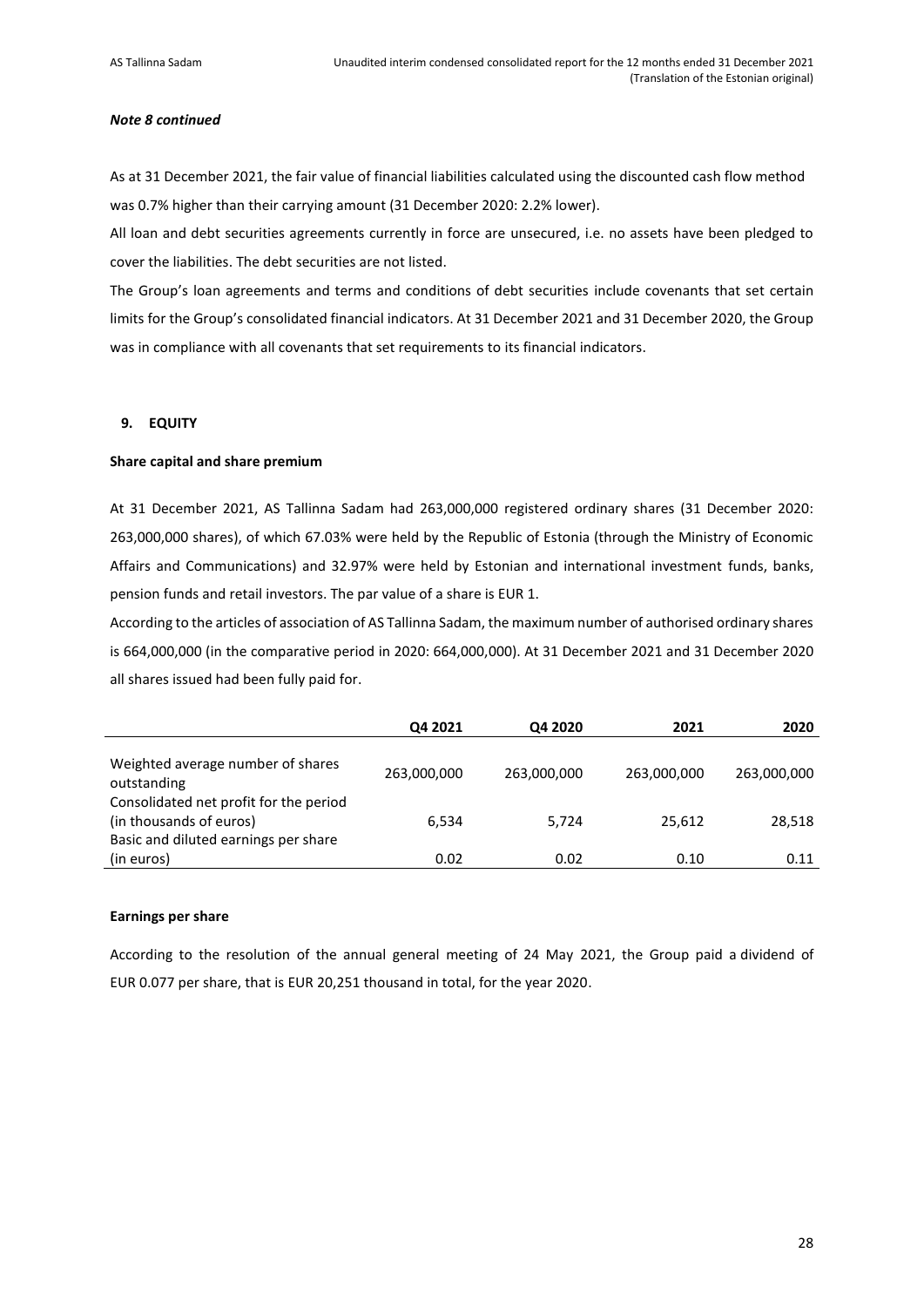## <span id="page-28-0"></span>**10. REVENUE**

| In thousands of euros                       | 2021    | 2020    |
|---------------------------------------------|---------|---------|
|                                             |         |         |
| Revenue from contracts with customers       |         |         |
| Vessel dues                                 | 37,409  | 37,604  |
| Cargo charges                               | 7,198   | 6,797   |
| Passenger fees                              | 5,673   | 7,039   |
| Sale of electricity                         | 6,237   | 4,466   |
| Sale of ferry services - ticket sales       | 11,963  | 10,479  |
| Sale of other services                      | 1,960   | 1,768   |
| Total revenue from contracts with customers | 70,440  | 68,153  |
|                                             |         |         |
| <b>Revenue from other sources</b>           |         |         |
| Operating lease income                      | 12,008  | 11,573  |
| Charter fees                                | 9,804   | 9,131   |
| Sale of ferry services – government support | 17,799  | 18,501  |
| <b>Total revenue from other sources</b>     | 39,611  | 39,205  |
| Total revenue (note 3)                      | 110,051 | 107,358 |

\* Incl. network service compensation of EUR 509 thousand (2020: no compensation).

In 2021, revenue from services provided in Estonia and Canada amounted to EUR 105,058 thousand and EUR 4,993 thousand (including charter fees of EUR 4,900 thousand), respectively. In 2020, revenue from services provided in Estonia and Canada amounted to EUR 103,095 thousand and EUR 4,263 thousand (including charter fees of EUR 4,194 thousand), respectively.

Vessel dues include the tonnage charge, which is calculated on the basis of the gross tonnage of a vessel for each port call. For vessels visiting the port based on a pre-agreed schedule that have a prospective volume discount during the year, the transaction price is allocated between the tonnage services and the option for discounted tonnage services based on the estimated total number of port calls by that vessel during the calendar year. Revenue from tonnage charges is recognised based on the yearly average (estimated) rates and the actual volumes (the number of port calls) for the period.

The agreements signed with cargo operators generally set out a minimum annual cargo volume. If the cargo operator handles less than the minimum, the Group has the right to charge the customer at the end of the calendar year based on the minimum annual cargo volume.

When connecting to the electricity network, customers pay a connection fee based on the expenses incurred in connecting to the network. The connection service does not represent a separate performance obligation as the customer does not benefit from this service separately from the consumption of electricity. Therefore, connection fees form part of the consideration for electricity and are recognised as revenue over the period during which customers consume electricity. Amounts received for connection fees not yet included in revenue are recognised in the statement of financial position as contract liabilities. At 31 December 2021, such liabilities amounted to EUR 809 thousand (31 December 2020: EUR 892 thousand).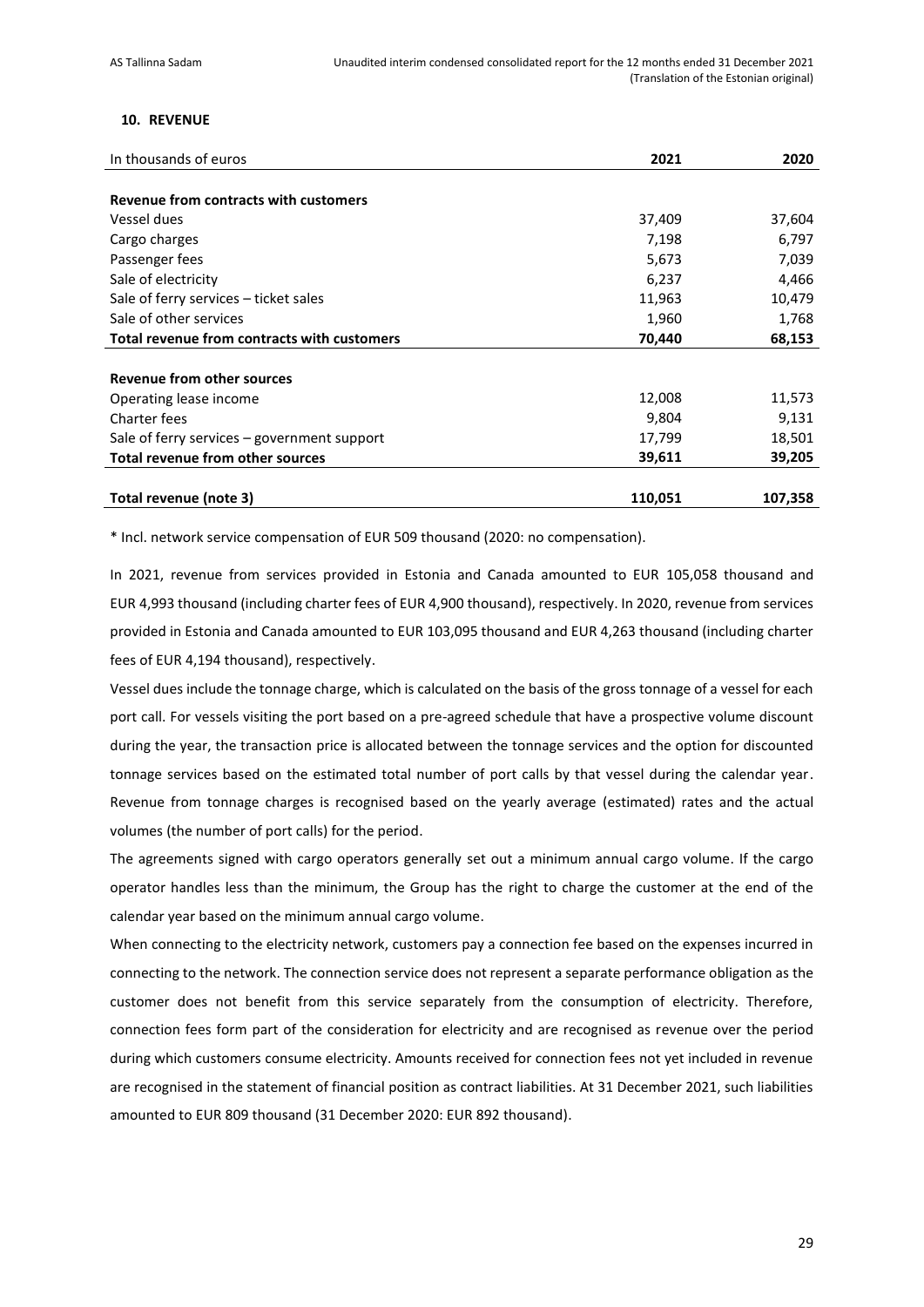## *Note 10 continued*

Revenue from ticket sales is recognised over the time during which the ferry transports the passengers and/or vehicles from the port of departure to the port of destination, which happens in a single day, or at the point in time when the ticket expires. Consideration received from tickets sold for trips not yet performed is deferred and recognised in the statement of financial position as a contract liability. At 31 December 2021, such liabilities amounted to EUR 57 thousand (31 December 2020: EUR 33 thousand).

## <span id="page-29-0"></span>**11. OPERATING EXPENSES**

| In thousands of euros |  |
|-----------------------|--|
|                       |  |

|                                                              | 2021   | 2020   |
|--------------------------------------------------------------|--------|--------|
|                                                              |        |        |
| Fuel, oil and energy costs                                   | 11,590 | 8,440  |
| Technical maintenance and repair of non-current assets       | 6,995  | 5,142  |
| Services purchased for infrastructure                        | 3,015  | 2,875  |
| Tax expenses                                                 | 2,671  | 2,738  |
| Consultation and development expenses                        | 711    | 647    |
| Services purchased                                           | 5,521  | 4,410  |
| Acquisition and maintenance of assets of insignificant value | 1,352  | 1,733  |
| Advertising expenses                                         | 250    | 229    |
| Lease expenses                                               | 674    | 562    |
| Expenses on short-term leases                                | 13     | 12     |
| Insurance expenses                                           | 781    | 767    |
| Other operating expenses                                     | 2,389  | 3,303  |
| <b>Total operating expenses</b>                              | 35,962 | 30,858 |

## <span id="page-29-1"></span>**12. COMMITMENTS**

At 31 December 2021, the Group's contractual commitments related to the acquisition of property, plant and equipment, repairs, and research and development expenditures totalled EUR 11,058 thousand (31 December 2020: EUR 9,448 thousand).

## <span id="page-29-2"></span>**13. CONTINGENT LIABILITIES**

In June 2019, the court accepted a statement of claim for damages of EUR 23.8 million in total filed against Group companies OÜ TS Laevad and OÜ TS Shipping in relation to alleged unjustified use of confidential information in a public tender to provide public passenger transport service on the Saaremaa and Hiiumaa routes. The statement of claim is identical to the one filed by the same plaintiffs in a previous civil case which was dismissed by Harju County Court on 8 March 2019 because the plaintiffs did not provide security of EUR 14,000 in total ordered by the court for covering the estimated costs of the proceedings.

The Group did not admit guilt and is defending itself in the action. The management board believes that the claim is not substantiated and legal advice indicates that it is not probable that a liability will arise. Thus, the management board has not considered it necessary to recognise a provision for the claim.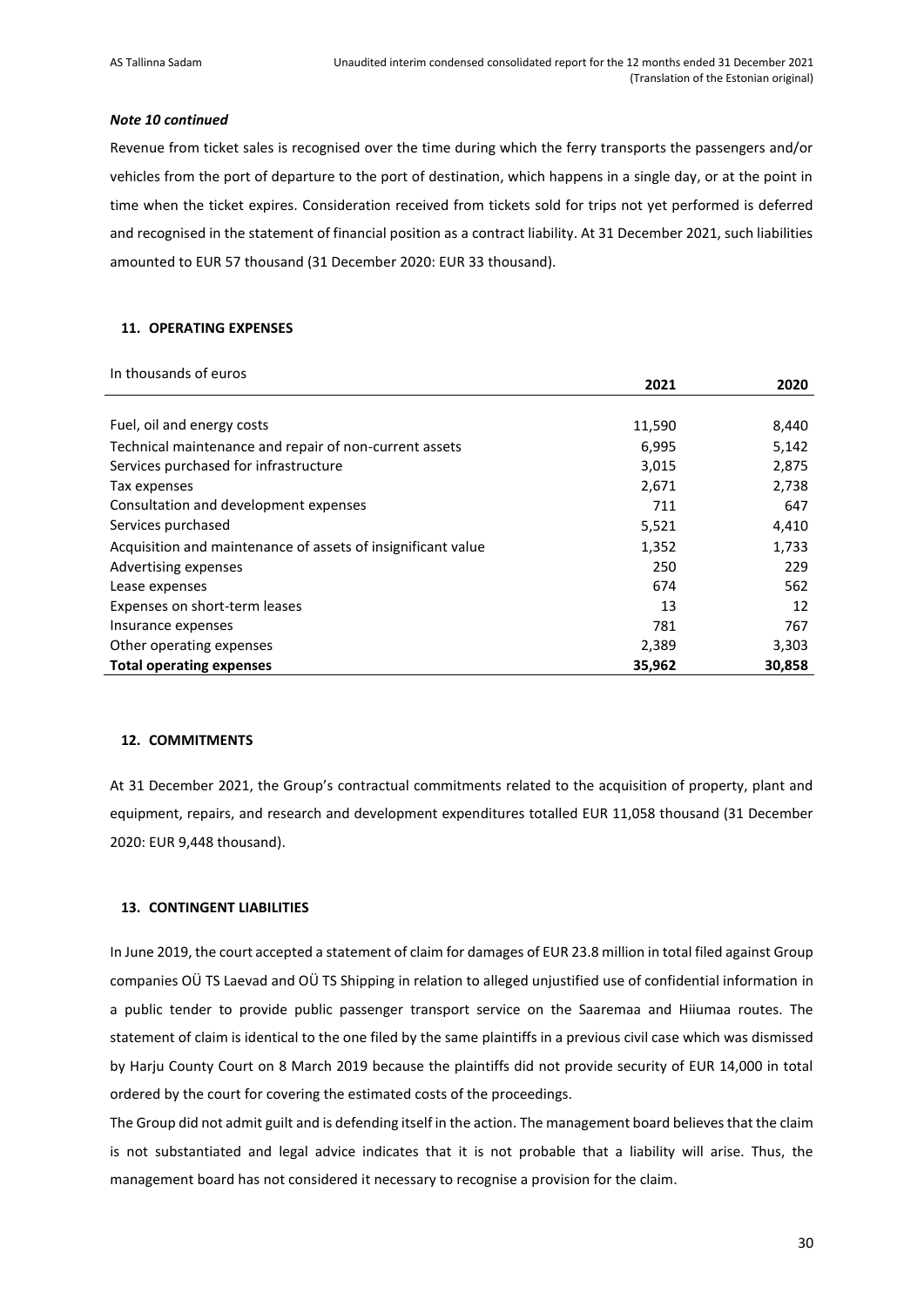#### *Note 13 continued*

Due to a significant decrease in cargo volumes handled, one of the Group's long-term customers has lodged a claim to void select conditions in a long-term cooperation contract concluded between the Group and the customer retrospectively as from 1 January 2015. The conditions set out the minimum cargo volume that the customer is required to handle each calendar year as well as the customer's minimum annual cargo charge obligation, which are related to the contractual penalty charged for failure to meet the minimum cargo charge obligation. The customer's contractual penalties for failure to meet the minimum cargo charge obligation in the years 2015–2017 amount to EUR 0.45 million. The customer's minimum annual cargo charge obligation is EUR 0.31 million. Harju County Court decided on 19 January 2021 and Tallinn Circuit Court decided on 22 October 2021 that the statement of claim is to be denied and procedural expenses are to be borne by the customer. At the date these financial statements are authorised for issue, the customer has filed an appeal in cassation but the appeal has not yet been accepted.

At the end of 2019, the customer filed an application to the Competition Authority, requesting the initiation of supervision proceedings in connection with the same claim to establish whether the Group has violated the Competition Act. On 19 January 2022, the Competition Authority decided to suspend the supervision proceedings until the enforcement of the court decision. The management board believes that the claim is not substantiated and legal advice indicates that it is not probable that a liability will arise. Thus, the management board has not considered it necessary to recognise a provision for the claim.

#### <span id="page-30-0"></span>**14. INVESTIGATIONS CONCERNING THE GROUP**

On 26 August 2015, the Estonian Internal Security Service detained Ain Kaljurand and Allan Kiil, long-term members of the management board of the Group's Parent, AS Tallinna Sadam, as they are suspected of largescale bribery during several prior years. After long-term investigation, on 31 July 2017 the Group filed a civil action lawsuit against Ain Kaljurand, Allan Kiil and other private and legal persons involved in the episodes under investigation. By the order of Harju County Court dated 19 November 2018, the civil action was included in the criminal proceedings against the above persons.

On 28 October 2020, Harju County Court issued an order terminating criminal proceedings concerning Allan Kiil in connection with his terminal illness. At the same time, Tallinn Circuit Court issued an order requiring Allan Kiil to be involved in the criminal proceedings as a civil defendant. Allan Kiil passed away on 15 June 2021 and on 23 September 2021 Marika Kiil was involved in the proceedings as a civil defendant and a third party in place of Allan Kiil.

At the date these financial statements are authorised for issue, court hearings in the criminal matter were under way and legal proceedings against other persons that have been charged continued. Based on information available at the date these financial statements are authorised for issue, the management board believes that the above events will not have a material adverse impact on the Group's financial performance or financial position. However, they may continue to cause significant damage to the Group's reputation.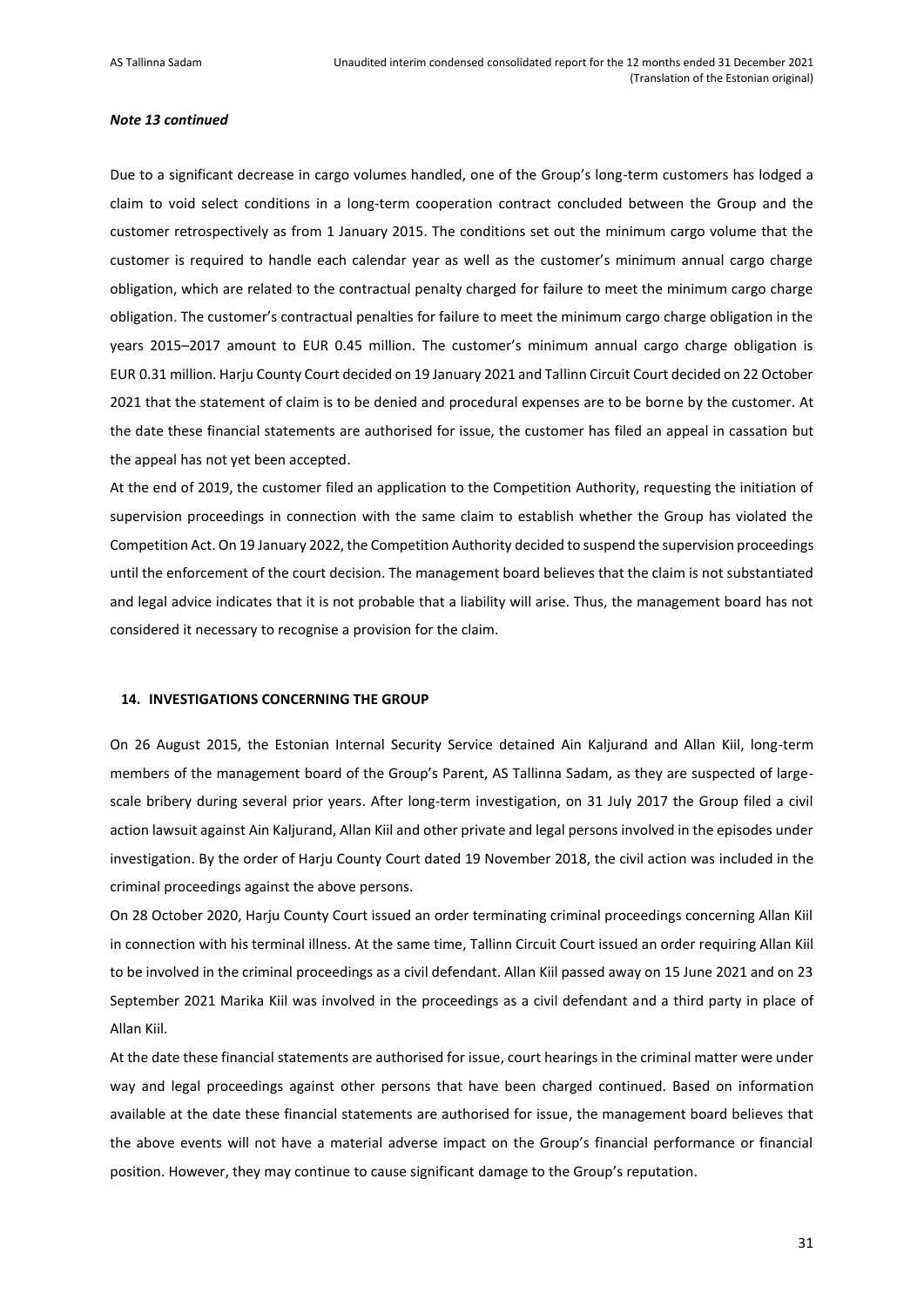## <span id="page-31-0"></span>**15. RELATED PARTY TRANSACTIONS**

The Republic of Estonia (through the Ministry of Economic Affairs and Communications) holds 67.03% of the shares in AS Tallinna Sadam.

| In thousands of euros                                 | 2021   | 2020         |
|-------------------------------------------------------|--------|--------------|
| <b>Transactions with the associate</b>                |        |              |
| Revenue                                               | 169    | 164          |
| Operating expenses                                    | 1,479  | 1,004        |
| Transactions with companies in which members          |        |              |
| of supervisory and management boards of               |        |              |
| group companies have significant influence            |        |              |
| Revenue                                               | 1      | 0            |
| Operating expenses                                    | 10     | 9            |
| Other expenses                                        | 18     | 22           |
| Transactions with government agencies and             |        |              |
| companies in which the state has control              |        |              |
| Revenue                                               | 23,822 | 24,110       |
| Other income                                          | 30     | 66           |
| Operating expenses                                    | 9,666  | 6,772        |
| Other expenses                                        | 57     | 57           |
| Acquisition of property, plant and equipment          | 8      | 64           |
|                                                       |        |              |
| In thousands of euros                                 |        |              |
| At 31 December                                        | 2021   | 2020         |
|                                                       |        |              |
| Trade receivables from and payables to the associate  |        |              |
| Receivables (note 4)                                  | 8      | 15           |
| Payables (note 7)                                     | 153    | 78           |
| Trade receivables from and payables to companies in   |        |              |
| which members of supervisory and management           |        |              |
| boards of group companies have significant influence  |        |              |
| Receivables                                           | 0      | 2            |
| Payables                                              | 1      | $\mathbf{1}$ |
|                                                       |        |              |
| Trade receivables from and payables to government     |        |              |
| agencies and companies in which the state has control |        |              |
| Receivables                                           | 352    | 245          |
| Payables                                              | 2,446  | 1,331        |

All purchases and sales of services were transactions conducted in the ordinary course of business on an arm's length basis.

Revenue and operating expenses from transactions with related parties comprise revenue and expenses from sales and purchases of business-related services.

Information presented about companies in which members of the supervisory and management boards of group companies have significant influence is based on the information provided by related parties.